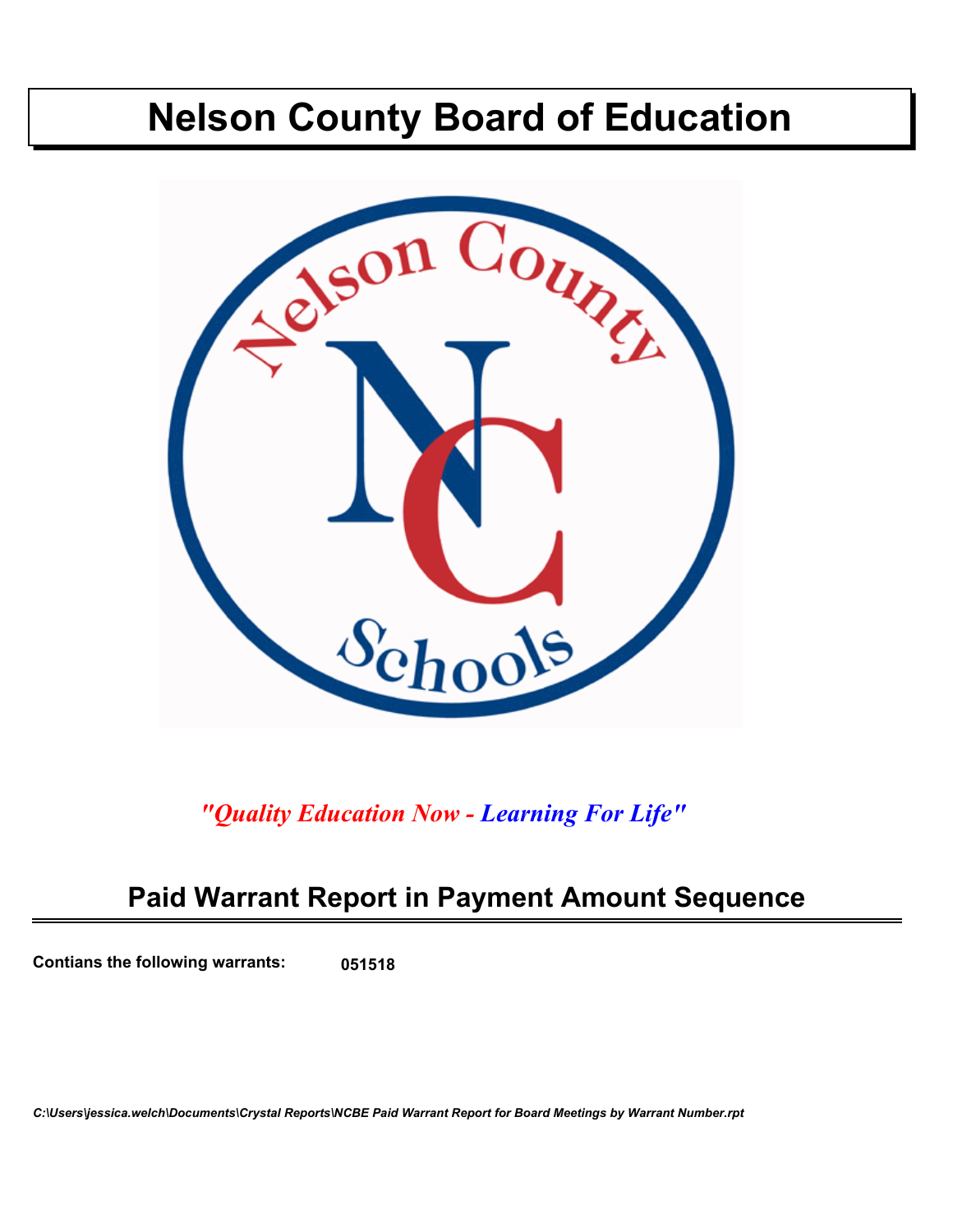| Warrant                                   | <b>Check</b><br><b>Date</b> | <b>Check</b><br><b>Number</b> | <b>Invoice Number</b> | <b>Invoice Description</b>              | <b>Payment</b><br><b>Amounts</b> |
|-------------------------------------------|-----------------------------|-------------------------------|-----------------------|-----------------------------------------|----------------------------------|
| <b>FACILITIES MANAGEMENT SERVICES</b>     |                             |                               |                       |                                         | \$73,911.52                      |
| 051518                                    |                             | 138439                        | 129417                | CUSTODIAL/SUPP-CO,TN,BOS,BMS,HOR,N      | 70,065.00                        |
| 051518                                    |                             | 138439                        | 129546                | <b>CUSTODIAL SERVICES-BMS</b>           | 96.00                            |
| 051518                                    |                             | 138439                        | 129548                | <b>CUSTODIAL SERVICES-BOSTON</b>        | 36.00                            |
| 051518                                    |                             | 138439                        | 129550                | <b>CUSTODIAL SERVICES-NCHS</b>          | 1,015.00                         |
| 051518                                    |                             | 138439                        | 129551                | MOWING SERVICES-NC, OKH, CO, HOR, TN, I | 2,699.52                         |
| <b>SALT RIVER ELECTRIC</b>                |                             |                               |                       |                                         | \$41,888.22                      |
| <b>MAN04D18</b>                           |                             | 138312                        | 129241                | ELECTRIC/MONTHLY                        | 30,045.75                        |
| <b>MAN04F18</b>                           |                             | 138339                        | 129284                | MONTHLY ELECTRIC                        | 9,037.93                         |
| MAN05-18                                  |                             | 138372                        | 129331                | <b>MONTHLY GARBAGE</b>                  | 1,322.12                         |
| MAN05-18                                  |                             | 138373                        | 129332                | MONTHLY GARBAGE                         | 1,482.42                         |
| <b>KSBIT</b>                              |                             |                               |                       |                                         | \$37,606.32                      |
| <b>MAN04D18</b>                           |                             | 138302                        | 129235                | <b>1ST QRT UNEMPLOYMENT</b>             | 37,606.32                        |
| <b>PETROLEUM TRADERS CORPORATION</b>      |                             |                               |                       |                                         | \$34,866.15                      |
| 051518                                    |                             | 138480                        | 129400                | <b>GASOLINE/DIESEL</b>                  | 16,127.86                        |
| 051518                                    |                             | 138480                        | 129312                | <b>GASOLINE/DIESEL</b>                  | 3,027.65                         |
| 051518                                    |                             | 138480                        | 129313                | <b>GASOLINE/DIESEL</b>                  | 15,710.64                        |
| <b>RICOH USA, INC</b>                     |                             |                               |                       |                                         | \$24,918.22                      |
| 051518                                    |                             | 138489                        | 129668                | PRINTING/FLEET MGT                      | 8,688.81                         |
| <b>MAN04D18</b>                           |                             | 138311                        | 129257                | PRINTING/FLEET MGT                      | 9,769.83                         |
| <b>MAN04D18</b>                           |                             | 138310                        | 129255                | PRINTING/FLEET MGT                      | 6,459.58                         |
| <b>AMERICAN EXPRESS</b>                   |                             |                               |                       |                                         | \$23,318.10                      |
| <b>MAN05A18</b>                           |                             | 138345                        | 129340                | <b>CURRENT CHARGES</b>                  | 23,318.10                        |
| <b>KENTUCKY UTILITIES</b>                 |                             |                               |                       |                                         | \$15,189.94                      |
| <b>MAN04C18</b>                           |                             | 138267                        | 129109                | MONTHLY ELECTRIC                        | 15,189.94                        |
| <b>ST. GREGORY SCHOOL</b>                 |                             |                               |                       |                                         | \$15,000.00                      |
| MAN05-18                                  |                             | 138375                        | 129323                | <b>GENERAL SUPPLIES</b>                 | 15,000.00                        |
| <b>DEAN DAIRY HOLDINGS, LLC</b><br>043018 |                             | 138392                        | 129450                | <b>FS</b>                               | \$13,200.44<br>760.62            |
|                                           |                             |                               |                       |                                         |                                  |
| 043018                                    |                             | 138391                        | 129453                | <b>FS</b>                               | 190.02                           |
| 043018                                    |                             | 138391                        | 129454                | <b>FS</b>                               | 208.15                           |
| 043018                                    |                             | 138390                        | 129455                | <b>FS</b>                               | 154.79                           |
| 043018                                    |                             | 138390                        | 129456                | <b>FS</b>                               | 95.71                            |
| 043018                                    |                             | 138391                        | 129457                | <b>FS</b>                               | 220.39                           |
| 043018                                    |                             | 138391                        | 129458                | <b>FS</b>                               | 178.48                           |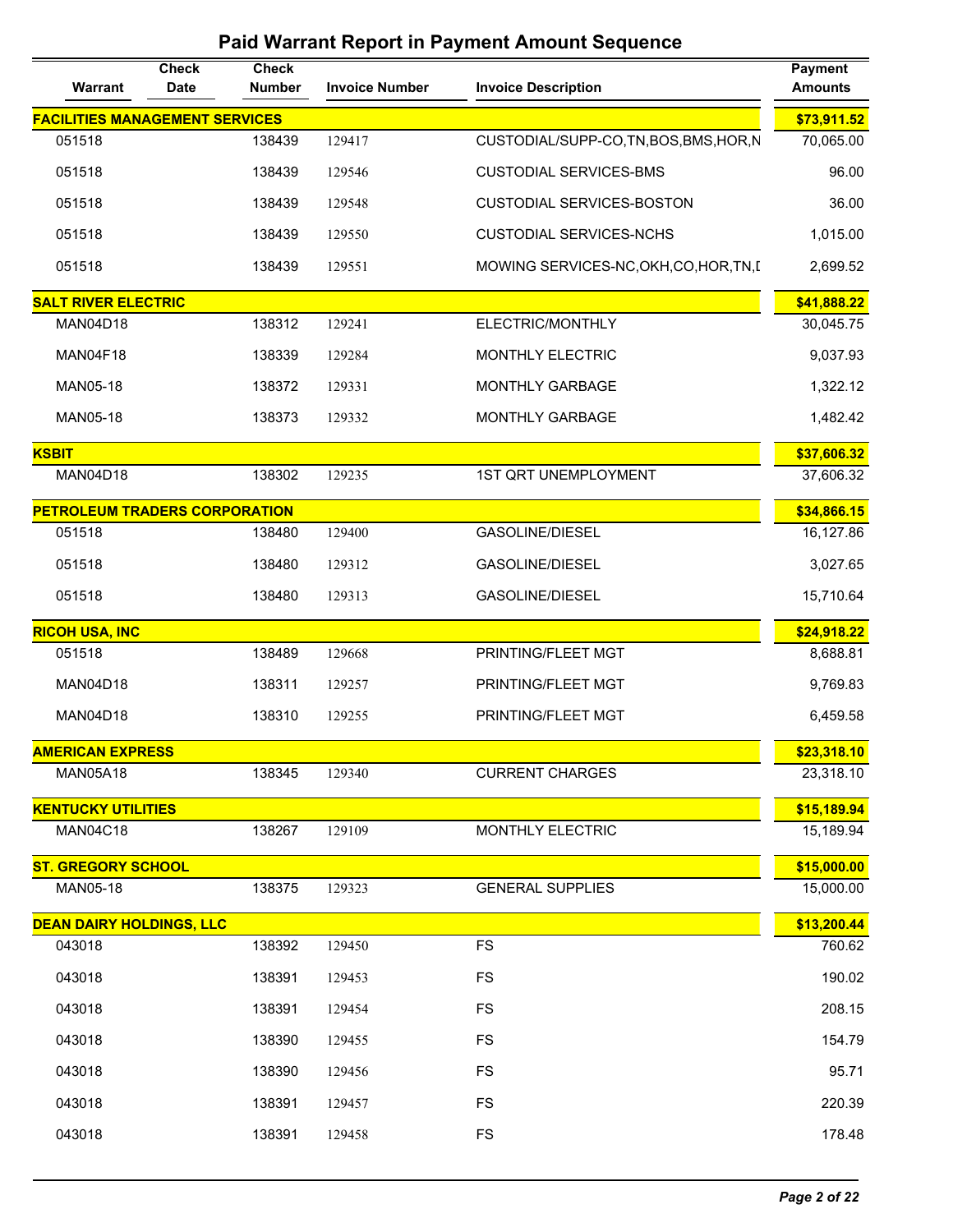| Warrant                         | <b>Check</b><br><b>Date</b> | <b>Check</b><br><b>Number</b> | <b>Invoice Number</b> | <b>Invoice Description</b> | <b>Payment</b><br><b>Amounts</b> |
|---------------------------------|-----------------------------|-------------------------------|-----------------------|----------------------------|----------------------------------|
| <b>DEAN DAIRY HOLDINGS, LLC</b> |                             |                               |                       |                            | \$13,200.44                      |
| 043018                          |                             | 138391                        | 129459                | <b>FS</b>                  | 190.67                           |
| 043018                          |                             | 138390                        | 129460                | FS                         | 148.82                           |
| 043018                          |                             | 138390                        | 129461                | <b>FS</b>                  | 160.77                           |
| 043018                          |                             | 138390                        | 129462                | FS                         | 149.32                           |
| 043018                          |                             | 138391                        | 129463                | <b>FS</b>                  | 172.74                           |
| 043018                          |                             | 138391                        | 129464                | <b>FS</b>                  | 172.49                           |
| 043018                          |                             | 138390                        | 129465                | FS                         | 160.79                           |
| 043018                          |                             | 138391                        | 129410                | <b>FS</b>                  | 214.36                           |
| 043018                          |                             | 138391                        | 129411                | <b>FS</b>                  | 178.47                           |
| 043018                          |                             | 138392                        | 129408                | CREDIT 117719635 239.40    | 266.77                           |
| 043018                          |                             | 138392                        | 129413                | FS                         | 244.31                           |
| 043018                          |                             | 138392                        | 129442                | <b>FS</b>                  | 262.21                           |
| 043018                          |                             | 138392                        | 129443                | <b>FS</b>                  | 273.95                           |
| 043018                          |                             | 138391                        | 129445                | <b>FS</b>                  | 226.32                           |
| 043018                          |                             | 138390                        | 129447                | <b>FS</b>                  | 165.09                           |
| 043018                          |                             | 138392                        | 129448                | <b>FS</b>                  | 497.85                           |
| 043018                          |                             | 138392                        | 129416                | <b>FS</b>                  | 248.46                           |
| 043018                          |                             | 138390                        | 129418                | <b>FS</b>                  | 83.79                            |
| 043018                          |                             | 138392                        | 129419                | <b>FS</b>                  | 284.42                           |
| 043018                          |                             | 138391                        | 129420                | FS                         | 179.98                           |
| 043018                          |                             | 138392                        | 129421                | FS                         | 232.29                           |
| 043018                          |                             | 138390                        | 129422                | <b>FS</b>                  | 136.88                           |
| 043018                          |                             | 138391                        | 129423                | <b>FS</b>                  | 190.76                           |
| 043018                          |                             | 138392                        | 129424                | <b>FS</b>                  | 256.01                           |
| 043018                          |                             | 138392                        | 129425                | <b>FS</b>                  | 232.09                           |
| 043018                          |                             | 138392                        | 129426                | <b>FS</b>                  | 357.19                           |
| 043018                          |                             | 138392                        | 129427                | <b>FS</b>                  | 346.00                           |
| 043018                          |                             | 138392                        | 129428                | <b>FS</b>                  | 322.53                           |
| 043018                          |                             | 138392                        | 129429                | <b>FS</b>                  | 417.27                           |
| 043018                          |                             | 138392                        | 129430                | <b>FS</b>                  | 381.13                           |
| 043018                          |                             | 138392                        | 129431                | <b>FS</b>                  | 393.86                           |
| 043018                          |                             | 138391                        | 129432                | <b>FS</b>                  | 171.83                           |
| 043018                          |                             | 138390                        | 129433                | <b>FS</b>                  | 137.46                           |
|                                 |                             |                               |                       |                            |                                  |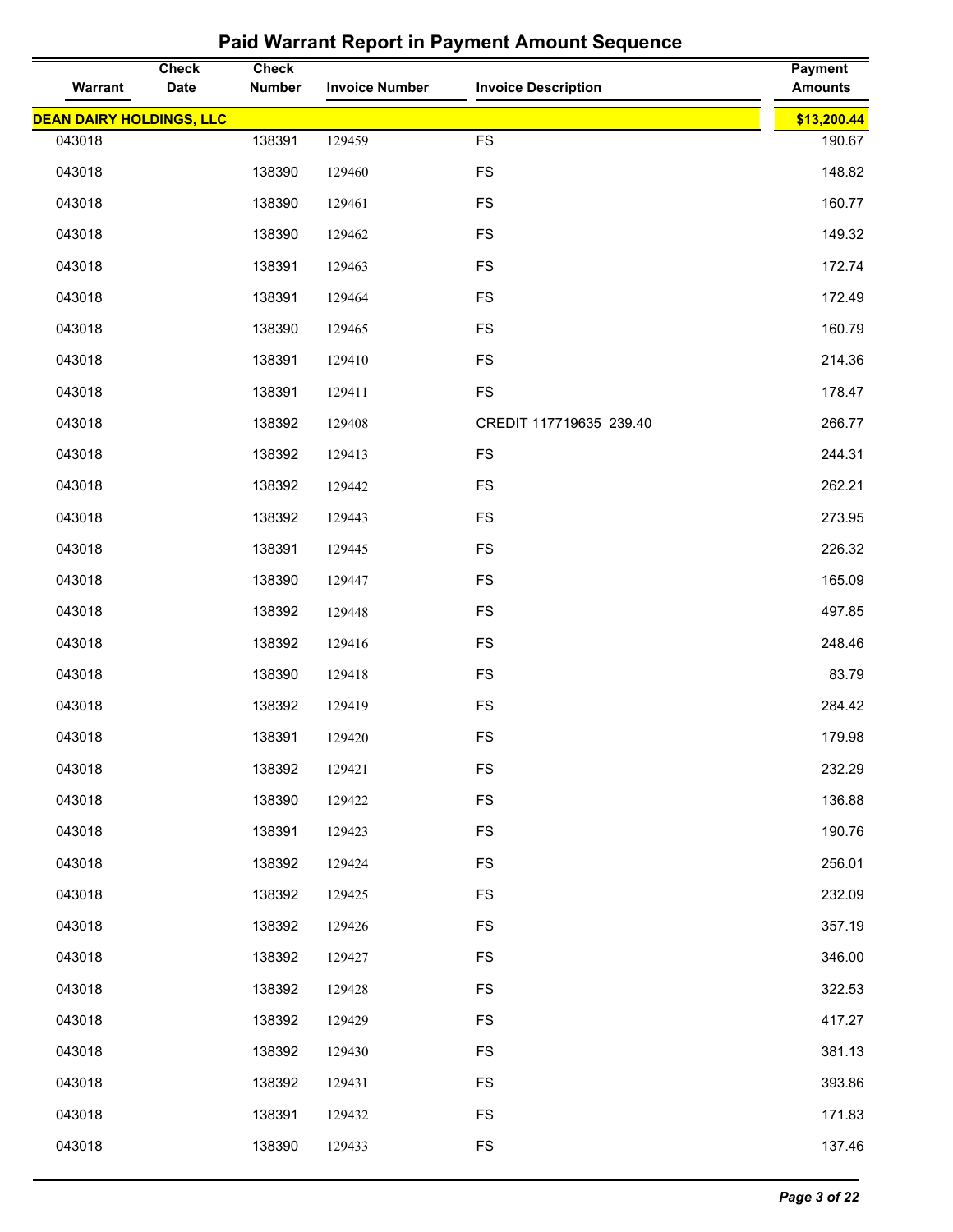| Warrant                                   | <b>Check</b><br>Date | <b>Check</b><br><b>Number</b> | <b>Invoice Number</b> | <b>Invoice Description</b>         | <b>Payment</b><br><b>Amounts</b> |
|-------------------------------------------|----------------------|-------------------------------|-----------------------|------------------------------------|----------------------------------|
| <b>DEAN DAIRY HOLDINGS, LLC</b>           |                      |                               |                       |                                    | \$13,200.44                      |
| 043018                                    |                      | 138390                        | 129434                | <b>FS</b>                          | 171.83                           |
| 043018                                    |                      | 138390                        | 129435                | <b>FS</b>                          | 160.37                           |
| 043018                                    |                      | 138391                        | 129436                | <b>FS</b>                          | 171.83                           |
| 043018                                    |                      | 138391                        | 129437                | <b>FS</b>                          | 171.83                           |
| 043018                                    |                      | 138391                        | 129438                | <b>FS</b>                          | 226.81                           |
| 043018                                    |                      | 138392                        | 129439                | <b>FS</b>                          | 273.93                           |
| 043018                                    |                      | 138391                        | 129440                | <b>FS</b>                          | 214.88                           |
| 043018                                    |                      | 138391                        | 129389                | <b>FS</b>                          | 225.33                           |
| 043018                                    |                      | 138392                        | 129391                | <b>FS</b>                          | 272.96                           |
| 043018                                    |                      | 138390                        | 129393                | <b>FS</b>                          | 142.61                           |
| 043018                                    |                      | 138392                        | 129394                | <b>FS</b>                          | 272.96                           |
| 043018                                    |                      | 138391                        | 129396                | <b>FS</b>                          | 225.33                           |
| 043018                                    |                      | 138391                        | 129398                | <b>FS</b>                          | 213.38                           |
| 043018                                    |                      | 138390                        | 129399                | <b>FS</b>                          | 94.70                            |
| 043018                                    |                      | 138390                        | 129401                | <b>FS</b>                          | 148.81                           |
| 043018                                    |                      | 138390                        | 129402                | <b>FS</b>                          | 71.77                            |
| 043018                                    |                      | 138390                        | 129403                | <b>FS</b>                          | 154.53                           |
| 043018                                    |                      | 138390                        | 129404                | <b>FS</b>                          | 118.64                           |
| 043018                                    |                      | 138390                        | 129405                | <b>FS</b>                          | 155.04                           |
| 043018                                    |                      | 138390                        | 129406                | <b>FS</b>                          | 47.86                            |
| <b>D &amp; R OIL COMPANY, INC</b>         |                      |                               |                       |                                    | \$10,290.52                      |
| 051518                                    |                      | 138434                        | 129376                | LUBRICANT-BUS GARAGE               | 5,774.24                         |
| 051518                                    |                      | 138433                        | 129377                | LUBRICANTS-BUS GARAGE              | 2,155.90                         |
| 051518                                    |                      | 138433                        | 129378                | LUBRICANTS-BUS GARAGE              | 164.95                           |
| 051518                                    |                      | 138433                        | 129379                | LUBRICANTS-BUS GARAGE              | 2,195.43                         |
| <b>WELLS FARGO FINANCIAL LEASING, INC</b> |                      |                               |                       |                                    | \$9,837.69                       |
| 051518                                    |                      | 138511                        | 129678                | <b>HARDWARE</b>                    | 9,837.69                         |
| <b>NELSON COUNTY CLERK</b>                |                      |                               |                       |                                    | \$9,685.89                       |
| <b>MAN04D18</b>                           |                      | 138304                        | 129237                | TAX COLLECTION FEE                 | 9,685.89                         |
| <b>TYLER TECHNOLOGIES INC</b>             |                      |                               |                       |                                    | \$6,768.90                       |
| MAN05-18                                  |                      | 138378                        | 129338                | <b>VERIZON/MAINT &amp; SUPPORT</b> | 6,458.40                         |
| MAN05-18                                  |                      | 138378                        | 129339                | HARDWARE SUPPORT/VERIZON           | 310.50                           |
| <b>SPORTABLE SCOREBOARDS, INC</b>         |                      |                               |                       |                                    | \$6,500.00                       |
| 051518                                    |                      | 138498                        | 129580                | <b>GOLD AD/TNHS</b>                | 2,000.00                         |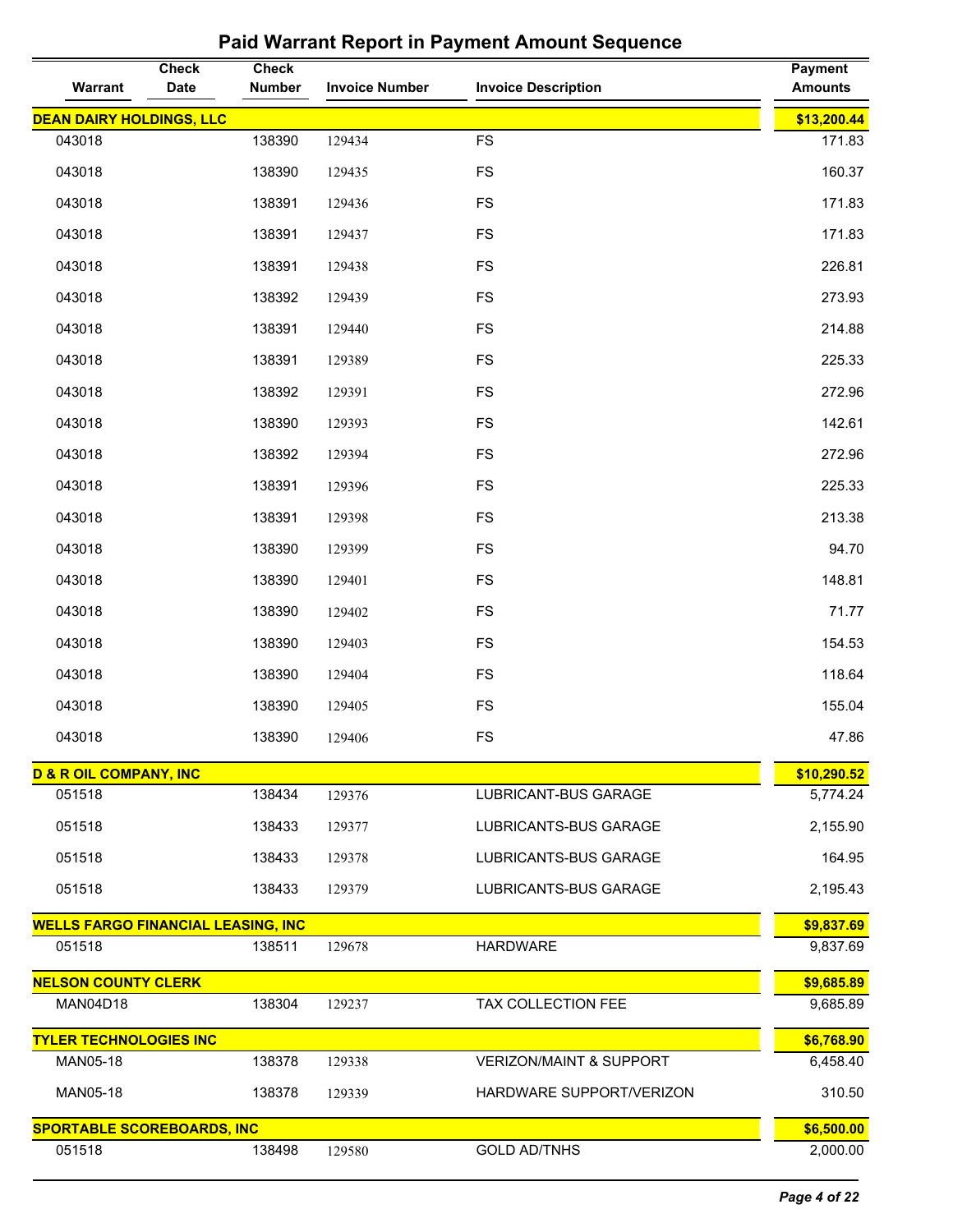| Warrant                                 | <b>Check</b><br><b>Date</b> | <b>Check</b><br><b>Number</b> | <b>Invoice Number</b> | <b>Invoice Description</b>          | <b>Payment</b><br><b>Amounts</b> |
|-----------------------------------------|-----------------------------|-------------------------------|-----------------------|-------------------------------------|----------------------------------|
| <b>SPORTABLE SCOREBOARDS, INC</b>       |                             |                               |                       |                                     | \$6,500.00                       |
| 051518                                  |                             | 138498                        | 129581                | <b>GOLD AD/NCHS</b>                 | 4,500.00                         |
| <b>SAM'S CLUB</b>                       |                             |                               |                       |                                     | \$5,966.42                       |
| <b>MAN04C18</b>                         |                             | 138275                        | 129132                | MONTHLY/NCHS                        | 234.04                           |
| MAN04D18                                |                             | 138313                        | 129254                | <b>MONTHLY</b>                      | 5,732.38                         |
| <b>APPAREL &amp; AWARDS FACTORY LLC</b> |                             |                               |                       |                                     | \$5,895.00                       |
| 051518                                  |                             | 138411                        | 129523                | SHIRTS/TNHS                         | 112.50                           |
| 051518                                  |                             | 138411                        | 129524                | SHIRTS/TNHS CK (218.00)             | 200.00                           |
| 051518                                  |                             | 138411                        | 129525                | SHIRTS/TNHS                         | 356.50                           |
| 051518                                  |                             | 138411                        | 129526                | SHIRTS/TNHS                         | 2,948.25                         |
| 051518                                  |                             | 138411                        | 129527                | SHIRTS/TNHS                         | 830.50                           |
| 051518                                  |                             | 138411                        | 129528                | SHIRTS/TNHS                         | 60.50                            |
| 051518                                  |                             | 138411                        | 129529                | SHIRTS/TNHS                         | 396.75                           |
| 051518                                  |                             | 138411                        | 129625                | <b>GENERAL SUPPLIES</b>             | 990.00                           |
| <b>ALLIANT INTEGRATORS INC.</b>         |                             |                               |                       |                                     | \$5,577.59                       |
| 051518                                  |                             | 138408                        | 129291                | SERVICE-BOSTON                      | 4,720.64                         |
| 051518                                  |                             | 138408                        | 129594                | SUPPLIES, MAINTENANCE-WH            | 856.95                           |
| <b>CDW GOVERNMENT LLC</b>               |                             |                               |                       |                                     | \$5,230.17                       |
| 051518                                  |                             | 138427                        | 129634                | tech related-CREDIT APPLIED MCV3235 | 4,171.37                         |
| 051518                                  |                             | 138427                        | 129635                | tech related                        | 1,058.80                         |
| <b>R.J. FLANNERY LLC</b>                |                             |                               |                       |                                     | \$4,539.48                       |
| 051518                                  |                             | 138442                        | 129620                | <b>ACTIVITY FUND REVIEWS</b>        | 4,539.48                         |
| <b>GEOGHEGAN &amp; ASSOCIATES</b>       |                             |                               |                       |                                     | \$4,410.00                       |
| <b>MAN04C18</b>                         |                             | 138262                        | 129097                | <b>SERVICES</b>                     | 4,410.00                         |
| <b>CMTA ENERGY SOLUTIONS, INC.</b>      |                             |                               |                       |                                     | \$3,750.00                       |
| 051518                                  |                             | 138430                        | 129536                | <b>SECURITY ASSESSMENT</b>          | 3,750.00                         |
| <b>CITY OF BARDSTOWN</b>                |                             |                               |                       |                                     | \$3,585.93                       |
| MAN04F18                                |                             | 138324                        | 129282                | <b>MONTHLY UTILITIES</b>            | 3,585.93                         |
| <b>KENTUCKY STATE TREASURER</b>         |                             |                               |                       |                                     | \$3,500.00                       |
| <b>MAN04D18</b>                         |                             | 138295                        | 129200                | <b>STATE CRIME CHECKS</b>           | 1,500.00                         |
| <b>MAN04D18</b>                         |                             | 138297                        | 129245                | <b>CAN CHECK/HR</b>                 | 500.00                           |
| <b>MAN04D18</b>                         |                             | 138296                        | 129246                | <b>AOC/CRIME CHECKS</b>             | 1,500.00                         |
| <b>INTERTECH MECHANICAL SERVICE INC</b> |                             |                               |                       |                                     | \$3,392.50                       |
| 051518                                  |                             | 138453                        | 129307                | <b>SERVICE-NCHS</b>                 | 2,632.00                         |
| 051518                                  |                             | 138453                        | 129308                | MOWING-BES/BMS/FH/ELC               | 760.50                           |
| <b>KASC</b>                             |                             |                               |                       |                                     | \$3,375.00                       |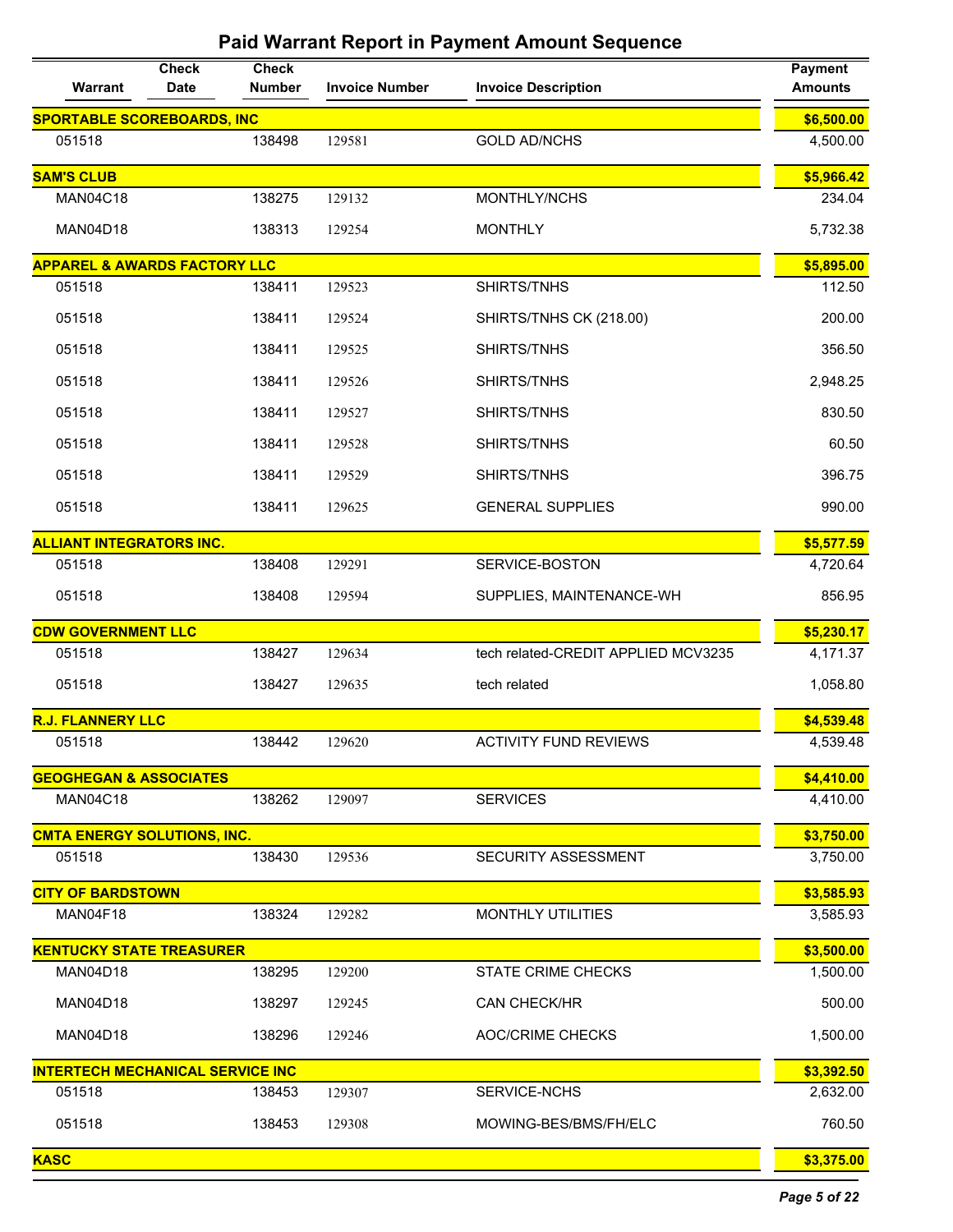| Warrant                                    | <b>Check</b><br><b>Date</b> | <b>Check</b><br><b>Number</b> | <b>Invoice Number</b> | <b>Invoice Description</b>  | <b>Payment</b><br><b>Amounts</b> |
|--------------------------------------------|-----------------------------|-------------------------------|-----------------------|-----------------------------|----------------------------------|
| <b>KASC</b>                                |                             |                               |                       |                             | \$3,375.00                       |
| <b>MAN04C18</b>                            |                             | 138266                        | 129110                | <b>MEMBERSHIP</b>           | 3,375.00                         |
| <b>ADAMS AND MORTON ENTERPRISES INC</b>    |                             |                               |                       |                             | \$3,174.26                       |
| 051518                                     |                             | 138444                        | 129637                | <b>SUPPLIES</b>             | 25.78                            |
| 051518                                     |                             | 138444                        | 129638                | <b>SUPPLIES</b>             | 165.00                           |
| 051518                                     |                             | 138444                        | 129639                | <b>FORMS</b>                | 82.00                            |
| 051518                                     |                             | 138445                        | 129640                | <b>SUPPLIES</b>             | 1,500.00                         |
| 051518                                     |                             | 138444                        | 129618                | SUPPLIES/BMS                | 45.90                            |
| 051518                                     |                             | 138445                        | 129619                | SUPPLIES/BMS                | 299.88                           |
| 051518                                     |                             | 138444                        | 129588                | POSTERS/TNHS                | 145.00                           |
| 051518                                     |                             | 138444                        | 129589                | POSTERS/TNHS                | 90.00                            |
| 051518                                     |                             | 138445                        | 129590                | SUPPLIES/TNHS               | 315.50                           |
| 051518                                     |                             | 138444                        | 129591                | POSTERS/TNHS                | 30.00                            |
| 051518                                     |                             | 138444                        | 129539                | SUPPLIES/BES                | 89.98                            |
| 051518                                     |                             | 138444                        | 129540                | SUPPLIES/BES                | 120.50                           |
| 051518                                     |                             | 138444                        | 129541                | SUPPLIES/TNHS               | 26.97                            |
| <b>MAN04D18</b>                            |                             | 138292                        | 129233                | SUPPLIES/BMS                | 114.90                           |
| <b>MAN04D18</b>                            |                             | 138292                        | 129234                | SUPPLIES/BMS                | 122.85                           |
| <b>AMERICAN BUS &amp; ACCESSORIES, INC</b> |                             |                               |                       |                             | \$3,173.32                       |
| 051518                                     |                             | 138409                        | 129374                | REPAIR PARTS-TRANSPORTATION | 3,173.32                         |
| AT&T                                       |                             |                               |                       |                             | \$2,903.98                       |
| <b>MAN04C18</b>                            |                             | 138251                        | 129099                | PHONE/ATC                   | 69.22                            |
| <b>MAN04D18</b>                            |                             | 138286                        | 129240                | MONTHLY/PHONE               | 342.90                           |
| <b>MAN04D18</b>                            |                             | 138285                        | 129229                | <b>LONG DISTANCE</b>        | 24.80                            |
| <b>MAN04F18</b>                            |                             | 138320                        | 129283                | PHONE/BO & BES              | 282.46                           |
| MAN04F18                                   |                             | 138318                        | 129273                | PHONE/OKHM                  | 34.62                            |
| <b>MAN04F18</b>                            |                             | 138319                        | 129274                | PHONE/CC                    | 254.54                           |
| MAN04F18                                   |                             | 138321                        | 129275                | PHONE/OKHM                  | 632.17                           |
| MAN05-18                                   |                             | 138347                        | 129334                | <b>MONTHLY PHONE</b>        | 1,263.27                         |
| <b>THE WAY TO RECOVERY</b>                 |                             |                               |                       |                             | \$2,900.00                       |
| <b>MAN04C18</b>                            |                             | 138278                        | 129106                | SPRING DRUG TESTING         | 2,900.00                         |
| <b>LANDMARK COMMUNITY NEWSPAPER, LLC</b>   |                             |                               |                       |                             | \$2,621.67                       |
| 051518                                     |                             | 138463                        | 129596                | PRESCHOOL REGISTRATION AD   | 1,661.67                         |
| <b>MAN04C18</b>                            |                             | 138269                        | 129115                | <b>REGISTRATION AD</b>      | 960.00                           |
| <b>COX'S CREEK ELEMENTARY</b>              |                             |                               |                       |                             | \$2,575.15                       |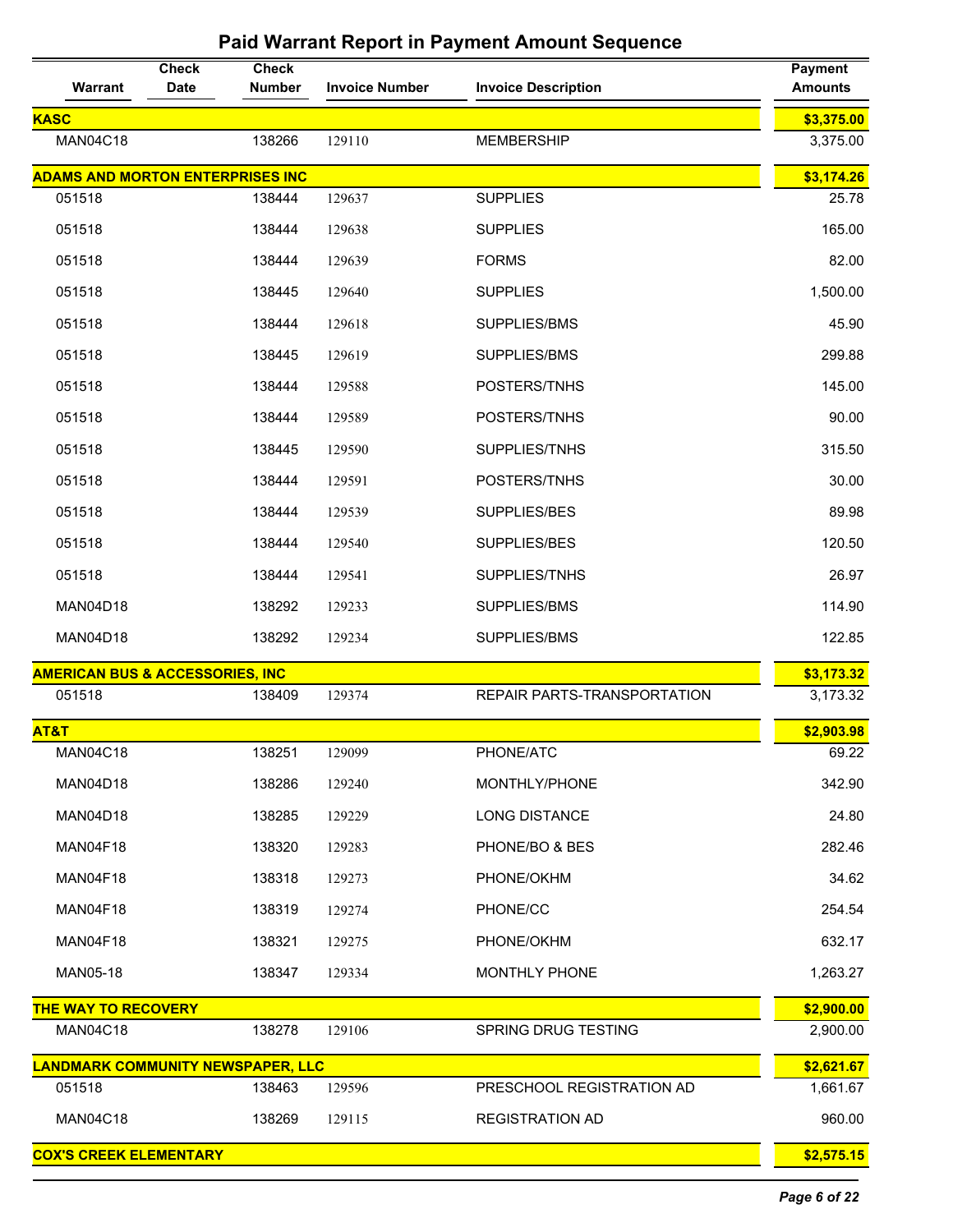| Warrant                                      | <b>Check</b><br><b>Date</b> | <b>Check</b><br><b>Number</b> | <b>Invoice Number</b> | <b>Invoice Description</b>      | <b>Payment</b><br><b>Amounts</b> |
|----------------------------------------------|-----------------------------|-------------------------------|-----------------------|---------------------------------|----------------------------------|
| <b>COX'S CREEK ELEMENTARY</b>                |                             |                               |                       |                                 | \$2,575.15                       |
| MAN05-18                                     |                             | 138351                        | 129333                | <b>RETURN MONEY SWEPT</b>       | 2,575.15                         |
| <b>PUBLIC CONSULTING GROUP, INC.</b>         |                             |                               |                       |                                 | \$2,559.47                       |
| <b>MAN04D18</b>                              |                             | 138309                        | 129236                | PCG FEE                         | 2,559.47                         |
| <b>THE HON COMPANY</b>                       |                             |                               |                       |                                 | \$2,479.80                       |
| <b>MAN04D18</b>                              |                             | 138314                        | 129238                | <b>FURNITURE &amp; FIXTURES</b> | 1,797.56                         |
| <b>MAN04D18</b>                              |                             | 138314                        | 129239                | <b>FURNITURE AND FIXTURES</b>   | 682.24                           |
| <b>KERR OFFICE GROUP INC.</b>                |                             |                               |                       |                                 | \$2,431.69                       |
| 051518                                       |                             | 138461                        | 129645                | <b>FURNITURE</b>                | 1,885.00                         |
| 051518                                       |                             | 138461                        | 129646                | <b>MAINTENANCE</b>              | 324.02                           |
| 051518                                       |                             | 138461                        | 129647                | <b>MAINTENANCE</b>              | 136.67                           |
| 051518                                       |                             | 138461                        | 129648                | <b>SUPPLIES</b>                 | 50.00                            |
| 051518                                       |                             | 138461                        | 129649                | <b>FURNITURE</b>                | 36.00                            |
| <b>NELSON COUNTY SHERIFF</b>                 |                             |                               |                       |                                 | \$2,413.06                       |
| MAN05-18                                     |                             | 138368                        | 129352                | TAX COLLECTION FEE              | 2,122.02                         |
| MAN05-18                                     |                             | 138367                        | 129353                | TAX COLLECTION FEE              | 291.04                           |
| <b>JESSICA SCHEERHORN</b>                    |                             |                               |                       |                                 | \$2,370.00                       |
| MAN04E18                                     |                             | 138317                        | 129259                | REIMBURSEMENT/WKU TUITION       | 2,370.00                         |
| <b>HORD LANDSCAPING &amp; LAWNCARE, INC.</b> |                             |                               |                       |                                 | \$2,338.75                       |
| <b>MAN04C18</b>                              |                             | 138265                        | 129125                | SERVICES/TNHS FIELD AGREEMENT   | 1,251.25                         |
| <b>MAN04C18</b>                              |                             | 138265                        | 129126                | SERVICES/NCHS FIELD AGREEMENT   | 1,087.50                         |
| <b>NETWORK SERVICES CO</b>                   |                             |                               |                       |                                 | \$2,313.71                       |
| 051518                                       |                             | 138475                        | 129441                | SUPPLIES, CUSTODIAL-FH          | 516.00                           |
| 051518                                       |                             | 138475                        | 129449                | SUPPLIES, CUSTODIAL-BUS GARAGE  | 72.65                            |
| 051518                                       |                             | 138475                        | 129451                | SUPPLIES, CUSTODIAL-BUS GARAGE  | 256.58                           |
| 051518                                       |                             | 138475                        | 129452                | SUPPLIES, CUSTODIAL-FH          | 174.51                           |
| 051518                                       |                             | 138475                        | 129446                | SUPPLIES, CUSTODIAL-NH          | 1,092.55                         |
| 051518                                       |                             | 138475                        | 129444                | SUPPLIES, CUSTODIAL-NH          | 144.80                           |
| 051518                                       |                             | 138475                        | 129380                | SUPPLIES, CUSTODIAL-DISTRICT    | 56.62                            |
| <b>QUILL CORP</b>                            |                             |                               |                       |                                 | \$2,276.56                       |
| 051518                                       |                             | 138484                        | 129555                | <b>ENVELOPES</b>                | 77.21                            |
| 051518                                       |                             | 138485                        | 129556                | <b>GENERAL SUPPLIES</b>         | 431.51                           |
| 051518                                       |                             | 138485                        | 129557                | <b>GENERAL SUPPLIES</b>         | 702.00                           |
| 051518                                       |                             | 138484                        | 129558                | <b>GENERAL SUPPLIES</b>         | 182.16                           |
| 051518                                       |                             | 138484                        | 129559                | <b>GENERAL SUPPLIES</b>         | 402.24                           |
|                                              |                             |                               |                       |                                 |                                  |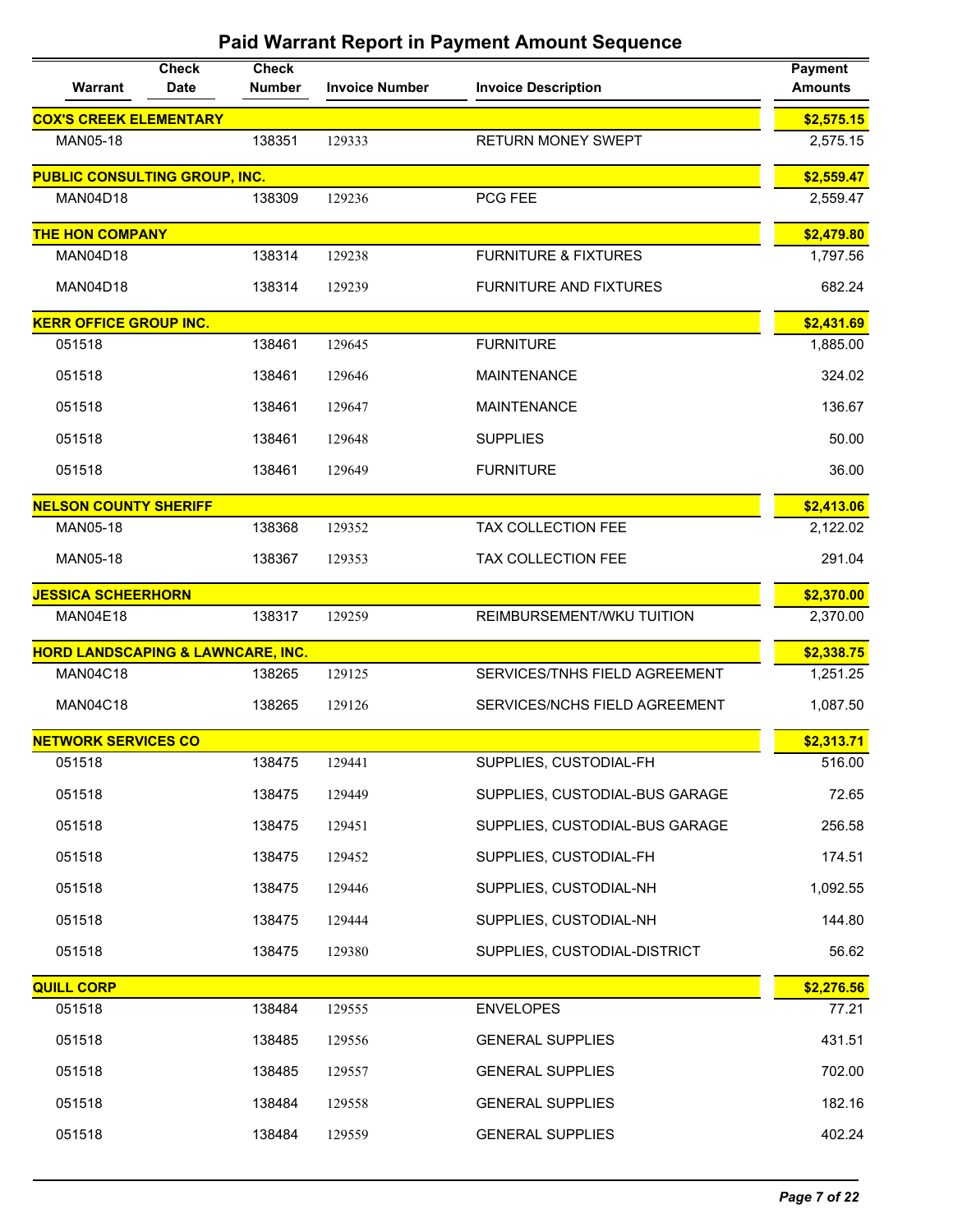| <b>Warrant</b>                      | <b>Check</b><br><b>Date</b> | <b>Check</b><br><b>Number</b> | <b>Invoice Number</b> | <b>Invoice Description</b>  | <b>Payment</b><br><b>Amounts</b> |
|-------------------------------------|-----------------------------|-------------------------------|-----------------------|-----------------------------|----------------------------------|
| <b>QUILL CORP</b>                   |                             |                               |                       |                             | \$2,276.56                       |
| 051518                              |                             | 138484                        | 129560                | <b>GENERAL SUPPLIES</b>     | 213.60                           |
| 051518                              |                             | 138484                        | 129561                | <b>GENERAL SUPPLIES</b>     | 9.59                             |
| 051518                              |                             | 138484                        | 129562                | <b>GENERAL SUPPLIES</b>     | 20.62                            |
| 051518                              |                             | 138484                        | 129563                | PROTRACTORS FOR KPREP       | 37.92                            |
| 051518                              |                             | 138484                        | 129564                | PRINTER CARTRIDGE           | 181.27                           |
| 051518                              |                             | 138484                        | 129585                | <b>CONSTRUCTION PAPER</b>   | 9.59                             |
| 051518                              |                             | 138484                        | 129586                | <b>CONSTRUCTION PAPER</b>   | 8.85                             |
| <b>JKM TRAINING, INC.</b>           |                             |                               |                       |                             | \$2,198.00                       |
| 051518                              |                             | 138456                        | 129642                | <b>TRAINING</b>             | 2,198.00                         |
| UHL TRUCK SALES OF KENTUCKIANA, INC |                             |                               |                       |                             | \$2,158.04                       |
| 051518                              |                             | 138510                        | 129387                | REPAIR PARTS-TRANSPORTATION | 2,158.04                         |
| <b>WINDSTREAM CORP</b>              |                             |                               |                       |                             | \$2,069.83                       |
| MAN04F18                            |                             | 138344                        | 129285                | MONTHLY PHONE               | 2,069.83                         |
| <b>AMERICAN TIRE &amp; SERVICE</b>  |                             |                               |                       |                             | \$1,957.59                       |
| 051518                              |                             | 138410                        | 129370                | <b>TIRES/BUS GARAGE</b>     | 124.39                           |
| 051518                              |                             | 138410                        | 129395                | <b>TIRES-BUS GARAGE</b>     | 1,665.00                         |
| 051518                              |                             | 138410                        | 129292                | <b>TIRES-BUS GARAGE</b>     | 168.20                           |
| <b>ROBY'S COUNTRY GARDENS, INC.</b> |                             |                               |                       |                             | \$1,842.65                       |
| 043018                              |                             | 138399                        | 129489                | <b>FS</b>                   | 6.50                             |
| 043018                              |                             | 138399                        | 129490                | <b>FS</b>                   | 106.15                           |
| 043018                              |                             | 138399                        | 129491                | <b>FS</b>                   | 24.30                            |
| 043018                              |                             | 138399                        | 129492                | <b>FS</b>                   | 27.25                            |
| 043018                              |                             | 138400                        | 129493                | FS                          | 167.70                           |
| 043018                              |                             | 138399                        | 129494                | <b>FS</b>                   | 14.25                            |
| 043018                              |                             | 138400                        | 129495                | <b>FS</b>                   | 107.20                           |
| 043018                              |                             | 138399                        | 129496                | <b>FS</b>                   | 29.85                            |
| 043018                              |                             | 138399                        | 129497                | <b>FS</b>                   | 5.40                             |
| 043018                              |                             | 138399                        | 129498                | <b>FS</b>                   | 18.95                            |
| 043018                              |                             | 138399                        | 129499                | <b>FS</b>                   | 99.70                            |
| 043018                              |                             | 138400                        | 129500                | <b>FS</b>                   | 121.65                           |
| 043018                              |                             | 138400                        | 129501                | <b>FS</b>                   | 111.65                           |
| 043018                              |                             | 138399                        | 129502                | <b>FS</b>                   | 41.45                            |
| 043018                              |                             | 138399                        | 129503                | <b>FS</b>                   | 13.00                            |
| 043018                              |                             | 138400                        | 129504                | FS                          | 209.75                           |
|                                     |                             |                               |                       |                             |                                  |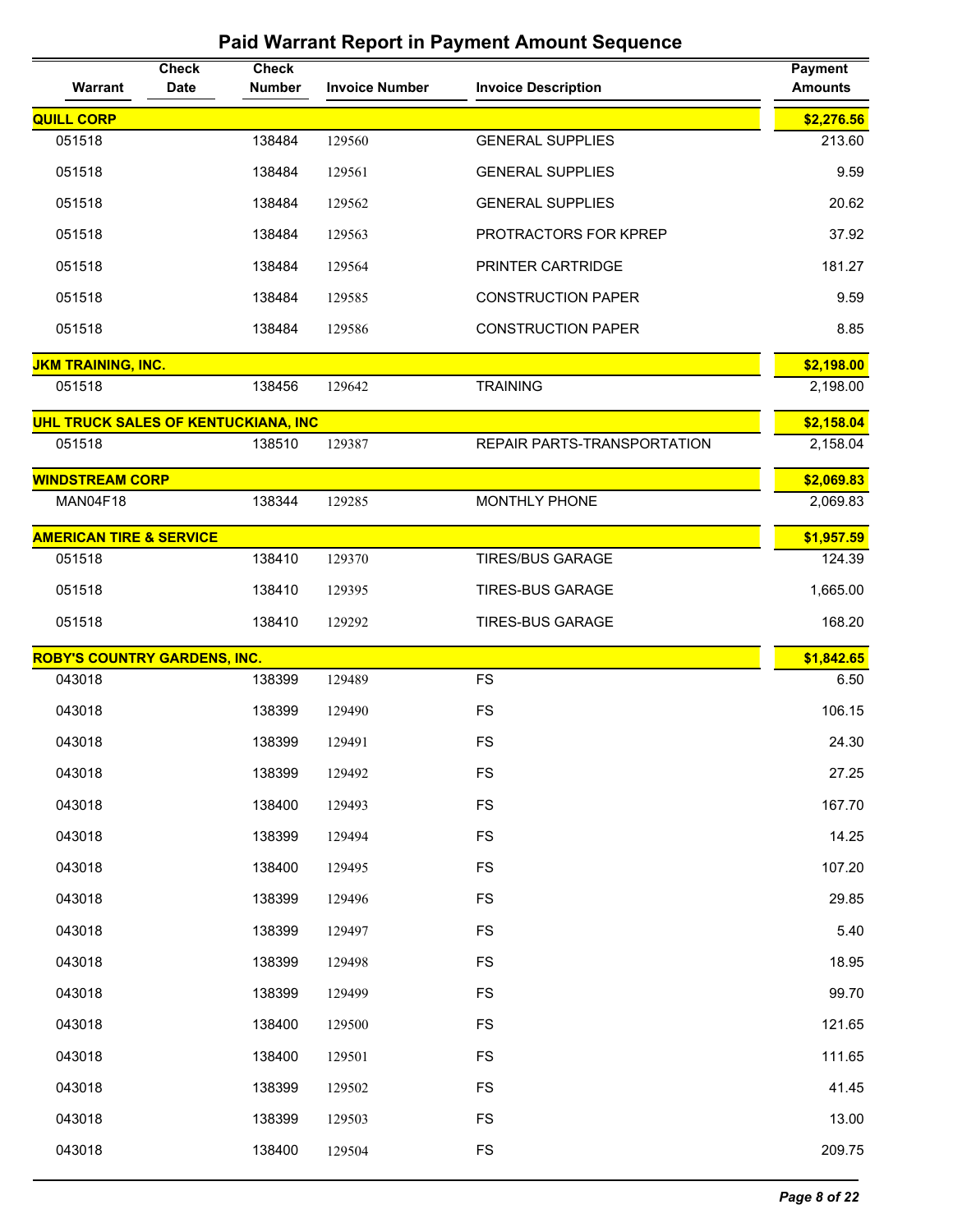| Warrant                                    | <b>Check</b><br><b>Date</b> | <b>Check</b><br><b>Number</b> | <b>Invoice Number</b> | <b>Invoice Description</b>     | <b>Payment</b><br><b>Amounts</b> |
|--------------------------------------------|-----------------------------|-------------------------------|-----------------------|--------------------------------|----------------------------------|
| <b>ROBY'S COUNTRY GARDENS, INC.</b>        |                             |                               |                       |                                | \$1,842.65                       |
| 043018                                     |                             | 138399                        | 129505                | <b>FS</b>                      | 19.50                            |
| 043018                                     |                             | 138399                        | 129506                | <b>FS</b>                      | 23.00                            |
| 043018                                     |                             | 138399                        | 129507                | <b>FS</b>                      | 50.30                            |
| 043018                                     |                             | 138399                        | 129508                | <b>FS</b>                      | 18.75                            |
| 043018                                     |                             | 138399                        | 129509                | <b>FS</b>                      | 61.00                            |
| 043018                                     |                             | 138400                        | 129510                | <b>FS</b>                      | 178.70                           |
| 043018                                     |                             | 138399                        | 129511                | <b>FS</b>                      | 93.90                            |
| 043018                                     |                             | 138399                        | 129512                | <b>FS</b>                      | 22.50                            |
| 043018                                     |                             | 138399                        | 129513                | <b>FS</b>                      | 19.80                            |
| 043018                                     |                             | 138399                        | 129514                | <b>FS</b>                      | 97.95                            |
| 051518                                     |                             | 138490                        | 129669                | <b>SUPPLY</b>                  | 152.50                           |
| <b>QUALITY KITCHEN SERVICE, INC</b>        |                             |                               |                       |                                | \$1,815.85                       |
| 043018                                     |                             | 138397                        | 129477                | <b>FS</b>                      | 651.10                           |
| 043018                                     |                             | 138397                        | 129478                | <b>FS</b>                      | 372.00                           |
| 043018                                     |                             | 138397                        | 129479                | <b>FS</b>                      | 118.75                           |
| 043018                                     |                             | 138397                        | 129480                | <b>FS</b>                      | 674.00                           |
| <b>GREER ELECTRICAL CONTRACTORS, INC</b>   |                             |                               |                       |                                | \$1,685.00                       |
| 051518                                     |                             | 138447                        | 129304                | SERVICE-ATC                    | 1,685.00                         |
| <b>BLOOMFIELD EAST NELSON WATER</b>        |                             |                               |                       |                                | \$1,639.59                       |
| MAN05-18                                   |                             | 138348                        | 129350                | <b>MONTHLY WATER</b>           | 1,639.59                         |
| <b>BOONES ELECTRIC MOTOR SERVICE INC</b>   |                             |                               |                       |                                | \$1,621.79                       |
| 043018                                     |                             | 138386                        | 129516                | <b>FS</b>                      | 364.01                           |
| 051518                                     |                             | 138422                        | 129294                | SUPPLIES, HVAC-HOR             | 159.67                           |
| 051518                                     |                             | 138422                        | 129383                | SUPPLIES, MAINTENANCE-BOSTON   | 1,098.11                         |
| <b>BARDSTOWN ENTERPRISES, INC.</b>         |                             |                               |                       |                                | \$1,590.00                       |
| 051518                                     |                             | 138413                        | 129373                | SERVICE-DISTRICT, ELC, FH, ATC | 1,590.00                         |
| <b>MURALS BY LORI JAMES</b>                |                             |                               |                       |                                | \$1,508.62                       |
| <b>MAN04C18</b>                            |                             | 138274                        | 129092                | PAINTING/FH OFFICE             | 1,508.62                         |
| <b>BRITE WHOLESALE ELECTRIC SUPPLY INC</b> |                             |                               |                       |                                | \$1,501.97                       |
| 043018                                     |                             | 138387                        | 129467                | <b>FS</b>                      | 62.64                            |
| 051518                                     |                             | 138423                        | 129375                | SUPPLIES, ELECTRICAL           | 1,439.33                         |
| W GRANK HARSHAW & ASSOCIATES, INC          |                             |                               |                       |                                | \$1,489.05                       |
| 051518                                     |                             | 138448                        | 129319                | SUPPLIES, HVAC-NH              | 723.52                           |
| 051518                                     |                             | 138448                        | 129320                | SUPPLIES, HVAC-NH              | 765.53                           |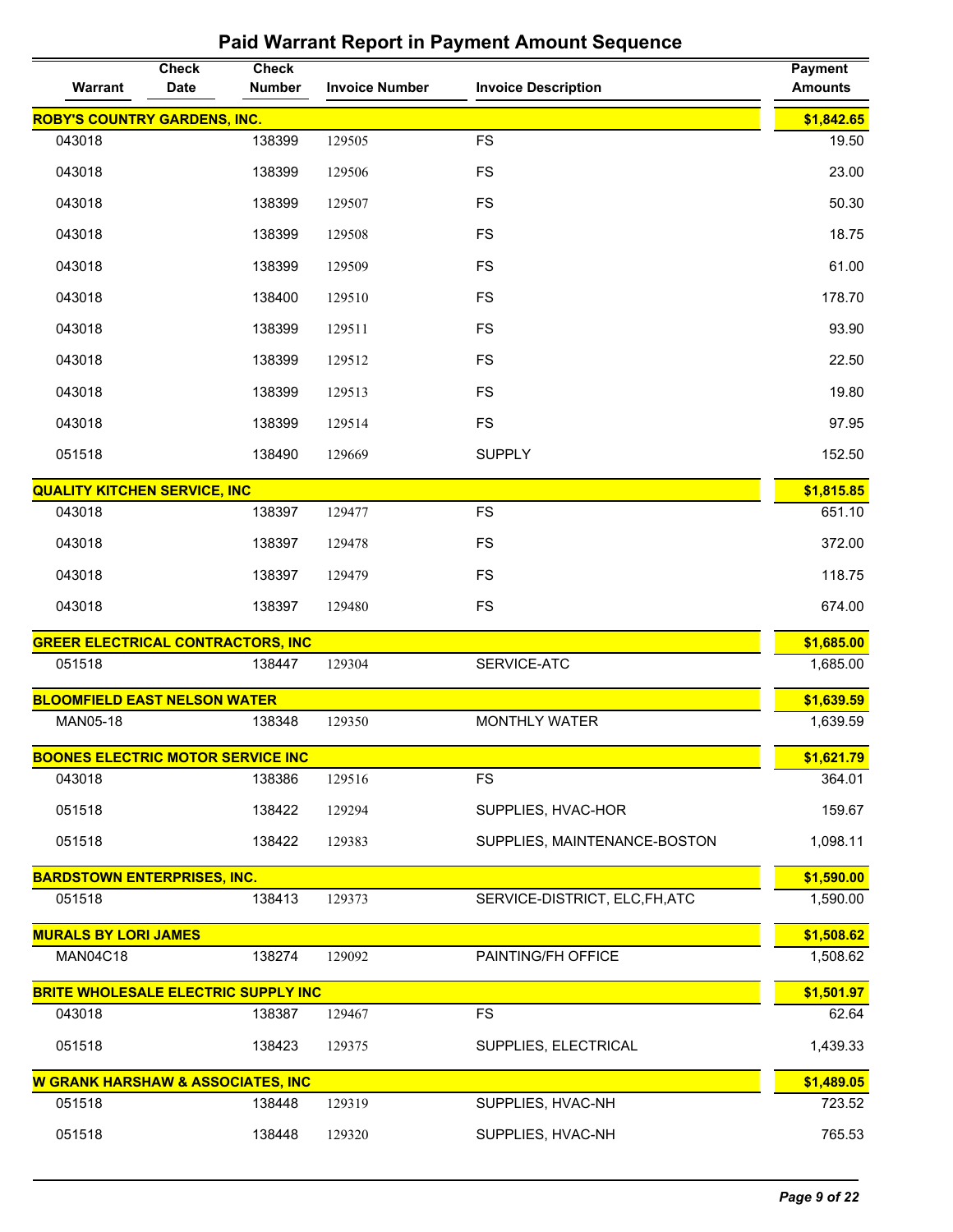| Warrant                                        | <b>Check</b><br><b>Date</b> | <b>Check</b><br><b>Number</b> | <b>Invoice Number</b> | <b>Invoice Description</b>           | <b>Payment</b><br><b>Amounts</b> |
|------------------------------------------------|-----------------------------|-------------------------------|-----------------------|--------------------------------------|----------------------------------|
| <b>ASBURY UNIVERSITY</b>                       |                             |                               |                       |                                      | \$1,455.00                       |
| MAN05-18                                       |                             | 138346                        | 129349                | <b>COLEMAN/GRAD FEE</b>              | 1,455.00                         |
| <b>CONRAD MUSIC SERVICE</b>                    |                             |                               |                       |                                      | \$1,448.82                       |
| <b>MAN04D18</b>                                |                             | 138288                        | 129230                | <b>GENERAL SUPPLIES</b>              | 1,132.30                         |
| <b>MAN04D18</b>                                |                             | 138288                        | 129231                | GENERAL BAND CLASSROOM SUPPLIE       | 316.52                           |
| <b>MASTERS' SUPPLY INC.</b>                    |                             |                               |                       |                                      | \$1,231.85                       |
| 051518                                         |                             | 138469                        | 129382                | SUPPLIES, PLUMBING-NC, BM, BOS, DIST | 1,231.85                         |
| <b>FLEETPRIDE INC.</b>                         |                             |                               |                       |                                      | \$1,152.16                       |
| 051518                                         |                             | 138443                        | 129386                | <b>REPAIR PARTS</b>                  | 1,152.16                         |
| <b>KENTUCKYONE HEALTH MEDICAL GROUP INC</b>    |                             |                               |                       |                                      | \$1,082.00                       |
| <b>MAN04D18</b>                                |                             | 138299                        | 129243                | <b>MEDICAL SERVICES</b>              | 285.00                           |
| MAN05-18                                       |                             | 138365                        | 129326                | <b>MEDICAL SERVICES</b>              | 585.00                           |
| MAN05-18                                       |                             | 138365                        | 129365                | <b>MEDICAL SERVICES</b>              | 212.00                           |
| <b>ADCOLOR, INC.</b>                           |                             |                               |                       |                                      | \$1,061.01                       |
| 051518                                         |                             | 138404                        | 129629                | <b>FORMS</b>                         | 289.10                           |
| 051518                                         |                             | 138404                        | 129630                | <b>PRINTING</b>                      | 771.91                           |
| <b>SCHOOL SPECIALTY INC</b>                    |                             |                               |                       |                                      | \$1,042.05                       |
| 051518                                         |                             | 138495                        | 129568                | <b>CLASSROOM SUPPLIES</b>            | 213.94                           |
| 051518                                         |                             | 138494                        | 129569                | <b>CLASSROOM SUPPLIES</b>            | 47.56                            |
| 051518                                         |                             | 138494                        | 129570                | <b>CLASSROOM SUPPLIES</b>            | 65.19                            |
| 051518                                         |                             | 138494                        | 129571                | <b>CLASSROOM SUPPLIES</b>            | 59.39                            |
| 051518                                         |                             | 138494                        | 129573                | <b>CLASSROOM SUPPLIES</b>            | 39.15                            |
| 051518                                         |                             | 138495                        | 129574                | <b>CLASSROOM SUPPLIES</b>            | 186.50                           |
| 051518                                         |                             | 138494                        | 129577                | <b>CLASSROOM SUPPLIES</b>            | 79.73                            |
| 051518                                         |                             | 138494                        | 129578                | <b>CLASSROOM MATERIALS</b>           | 27.01                            |
| 051518                                         |                             | 138494                        | 129587                | <b>CLASSROOM SUPPLIES</b>            | 63.05                            |
| 051518                                         |                             | 138495                        | 129671                | <b>SUPPLIES</b>                      | 139.64                           |
| 051518                                         |                             | 138494                        | 129672                | <b>SUPPLIES</b>                      | 26.13                            |
| 051518                                         |                             | 138494                        | 129673                | <b>SUPPLIES</b>                      | 44.28                            |
| 051518                                         |                             | 138494                        | 129674                | <b>SUPPLIES</b>                      | 50.48                            |
| <b>WILLIS KLEIN SAFE LOCK &amp; DECORATIVE</b> |                             |                               |                       |                                      | \$1,025.00                       |
| 051518                                         |                             | 138512                        | 129321                | SUPPLIES, MAINTENANCE-NCHS           | 570.00                           |
| 051518                                         |                             | 138512                        | 129407                | SUPPLIES, MAINTENANCE-BES, NCHS      | 455.00                           |
| <b>AQUA TREAT OF KY, INC.</b>                  |                             |                               |                       |                                      | \$1,025.00                       |
| 051518                                         |                             | 138412                        | 129414                | SERVICE-ALL SCHOOLS                  | 1,025.00                         |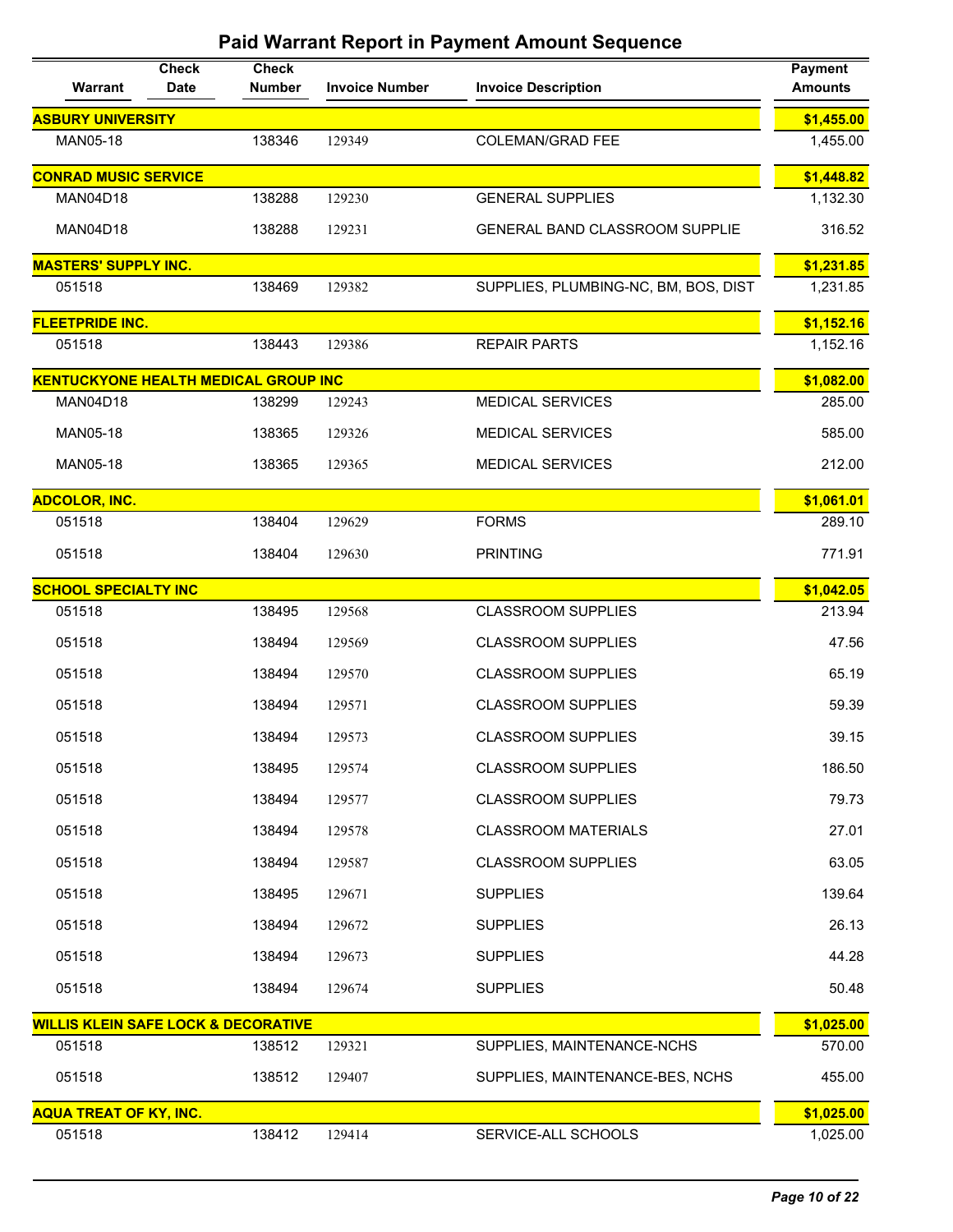| Warrant                            | <b>Check</b><br><b>Date</b> | <b>Check</b><br><b>Number</b> | <b>Invoice Number</b> | <b>Invoice Description</b>  | <b>Payment</b><br><b>Amounts</b> |
|------------------------------------|-----------------------------|-------------------------------|-----------------------|-----------------------------|----------------------------------|
| <b>CHEAP JOE'S ART STUFF</b>       |                             |                               |                       |                             | \$1,014.92                       |
| <b>MAN04C18</b>                    |                             | 138259                        | 129130                | <b>GENERAL SUPPLIES</b>     | 124.64                           |
| <b>MAN04C18</b>                    |                             | 138259                        | 129131                | <b>GENERAL SUPPLIES</b>     | 890.28                           |
| <b>NU LIFE CARTRIDGE LLC</b>       |                             |                               |                       |                             | \$1,002.93                       |
| 051518                             |                             | 138476                        | 129655                | <b>SUPPLIES</b>             | 46.26                            |
| 051518                             |                             | 138476                        | 129656                | <b>SUPPLIES</b>             | 23.89                            |
| 051518                             |                             | 138476                        | 129657                | <b>SUPPLIES</b>             | 162.70                           |
| 051518                             |                             | 138476                        | 129658                | <b>SUPPLIES</b>             | 40.56                            |
| 051518                             |                             | 138476                        | 129659                | <b>SUPPLIES</b>             | 28.79                            |
| 051518                             |                             | 138476                        | 129660                | <b>SUPPLIES</b>             | 700.73                           |
| <b>THOMPSON, KALEENA</b>           |                             |                               |                       |                             | \$1,000.00                       |
| 051518                             |                             | 138508                        | 129622                | <b>GENERAL</b>              | 1,000.00                         |
| <b>GREEN TREE PLASTICS, LLC</b>    |                             |                               |                       |                             | \$1,000.00                       |
| <b>MAN04B18</b>                    |                             | 138250                        | 129086                | <b>BENCH/FH</b>             | 1,000.00                         |
| <b>ALEX THODE</b>                  |                             |                               |                       |                             | \$1,000.00                       |
| 051518                             |                             | 138407                        | 129623                | PROFESSIONAL SERVICE        | 1,000.00                         |
| <b>TATUM AUTO SUPPLY LLC</b>       |                             |                               |                       |                             | \$959.16                         |
| 051518                             |                             | 138503                        | 129322                | REPAIR PARTS-TRANSPORTATION | 959.16                           |
| <b>CHAMPION SERVICES, LLC</b>      |                             |                               |                       |                             | \$950.00                         |
| 043018                             |                             | 138389                        | 129472                | <b>FS</b>                   | 950.00                           |
| <b>NORTH NELSON WATER DISTRICT</b> |                             |                               |                       |                             | \$902.67                         |
| MAN05-18                           |                             | 138369                        | 129324                | <b>MONTHLY WATER</b>        | 902.67                           |
| <b>ADVANCE EDUCATION, INC</b>      |                             |                               |                       |                             | \$900.00                         |
| 051518                             |                             | 138406                        | 129522                | NETWORK FEE/TNHS            | 900.00                           |
| <b>CINTAS</b>                      |                             |                               |                       |                             | \$854.79                         |
| 051518                             |                             | 138429                        | 129297                | <b>LAUNDRY SERVICES</b>     | 36.03                            |
| 051518                             |                             | 138429                        | 129298                | <b>LAUNDRY SERVICES</b>     | 196.09                           |
| 051518                             |                             | 138429                        | 129299                | <b>LAUNDRY SERVICES</b>     | 155.32                           |
| 051518                             |                             | 138429                        | 129300                | <b>LAUNDRY SERVICES</b>     | 36.03                            |
| 051518                             |                             | 138429                        | 129301                | <b>LAUNDRY SERVICES</b>     | 203.94                           |
| 051518                             |                             | 138429                        | 129302                | <b>LAUNDRY SERVICES</b>     | 36.03                            |
| 051518                             |                             | 138429                        | 129368                | <b>LAUNDRY SERVICES</b>     | 155.32                           |
| 051518                             |                             | 138429                        | 129369                | <b>LAUNDRY SERVICES</b>     | 36.03                            |
| <b>KROGER COMPANY</b>              |                             |                               |                       |                             | \$842.56                         |
| <b>MAN04D18</b>                    |                             | 138301                        | 129244                | MONTHLY STATEMENT/TNHS      | 436.69                           |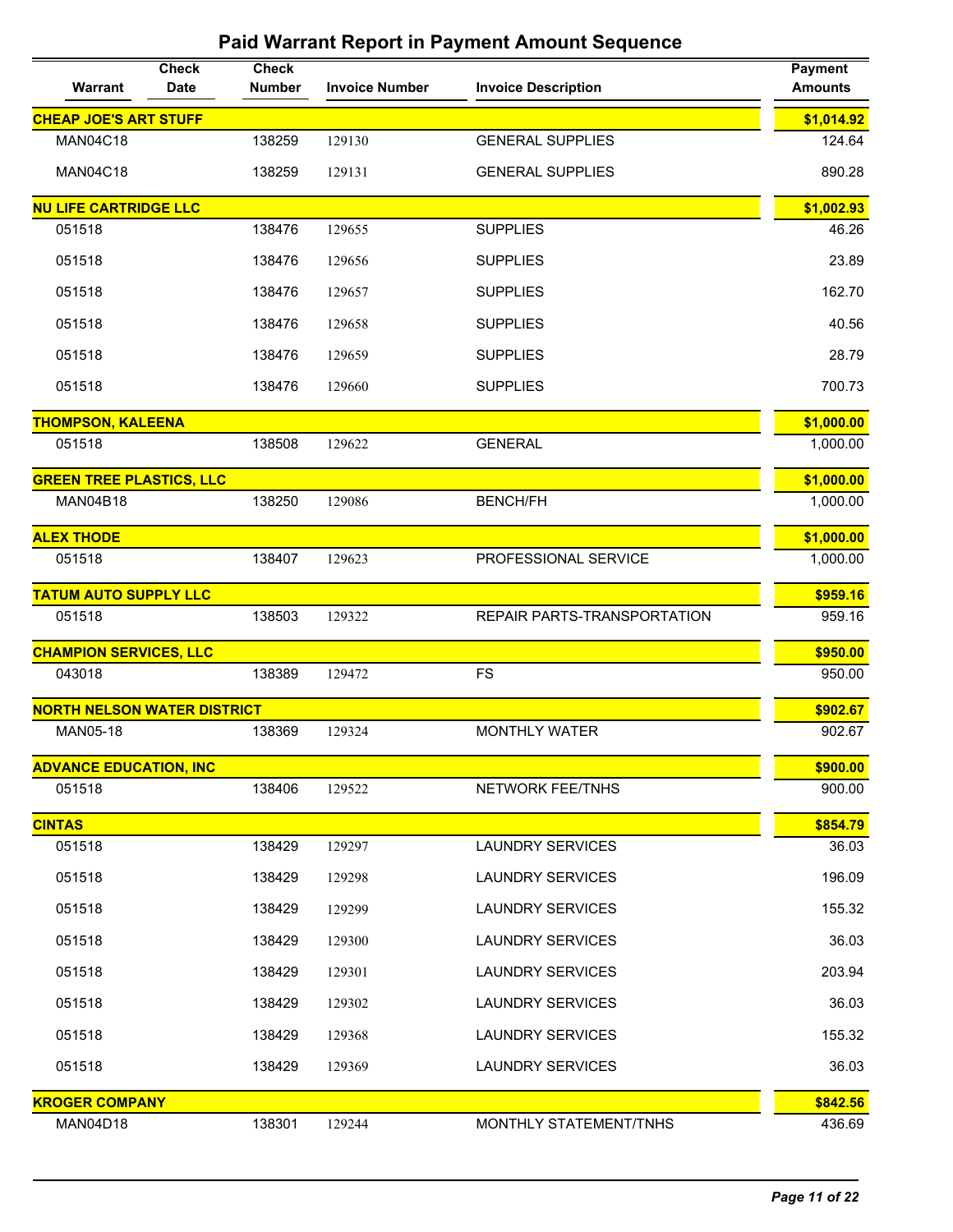| Warrant                               | <b>Check</b><br><b>Date</b> | <b>Check</b><br><b>Number</b> | <b>Invoice Number</b> | <b>Invoice Description</b>           | <b>Payment</b><br><b>Amounts</b> |
|---------------------------------------|-----------------------------|-------------------------------|-----------------------|--------------------------------------|----------------------------------|
| <b>KROGER COMPANY</b>                 |                             |                               |                       |                                      | \$842.56                         |
| <b>MAN04D18</b>                       |                             | 138300                        | 129232                | MONTHLY/CO                           | 369.95                           |
| <b>MAN04F18</b>                       |                             | 138327                        | 129290                | <b>TEACHER APP/FH</b>                | 35.92                            |
| <b>STANDARD INSURANCE COMPANY</b>     |                             |                               |                       |                                      | \$842.40                         |
| <b>MAN04C18</b>                       |                             | 138276                        | 129122                | <b>LIFE INS/APRIL</b>                | 842.40                           |
| <b>LEE MASONRY PRODUCTS</b>           |                             |                               |                       |                                      | \$803.30                         |
| 051518                                |                             | 138464                        | 129549                | <b>GRADUATION BRICKS/TNHS</b>        | 803.30                           |
| <b>CLIFF BUZICK INC.</b>              |                             |                               |                       |                                      | \$764.75                         |
| 051518                                |                             | 138425                        | 129384                | SUPPLIES, MAINTENANCE, PL, ELEC-TN,N | 764.75                           |
| <b>ISAIAH HOUSE, INC</b>              |                             |                               |                       |                                      | \$760.50                         |
| 051518                                |                             | 138454                        | 129517                | MOWING SERVICES-BES/BMS/FH/ELC       | 760.50                           |
| <b>WALMART COMMUNITY/GEMB</b>         |                             |                               |                       |                                      | \$758.74                         |
| MAN05-18                              |                             | 138382                        | 129327                | MONTHLY STATEMENT                    | 758.74                           |
| <b>SCHOLASTIC, INC.</b>               |                             |                               |                       |                                      | \$755.91                         |
| 051518                                |                             | 138493                        | 129670                | <b>SUPPLIES</b>                      | 755.91                           |
| <b>HUB CITY PRINTING, INC.</b>        |                             |                               |                       |                                      | \$750.00                         |
| 051518                                |                             | 138449                        | 129641                | <b>PRINTING</b>                      | 750.00                           |
| <b>SUBWAY</b>                         |                             |                               |                       |                                      | \$732.00                         |
| 051518                                |                             | 138500                        | 129676                | <b>FOOD</b>                          | 221.50                           |
| <b>MAN04C18</b>                       |                             | 138277                        | 129093                | KG/REGISTRATION/COOKIES              | 150.00                           |
| <b>MAN04C18</b>                       |                             | 138277                        | 129112                | SUBS/OPERATION EXPOSURE              | 310.00                           |
| <b>MAN04C18</b>                       |                             | 138277                        | 129113                | COOKIES/OPERATION EXPOSURE           | 50.50                            |
| <b>TELECOM AUDIT GROUP</b>            |                             |                               |                       |                                      | \$652.10                         |
| 051518                                |                             | 138505                        | 129628                | <b>AUDIT SERVICE</b>                 | 652.10                           |
| <b>PEARSON ASSESSMENT</b>             |                             |                               |                       |                                      | \$637.35                         |
| 051518                                |                             | 138479                        | 129663                | <b>TESTING</b>                       | 637.35                           |
| <b>SOCIAL STUDIES SCHOOL SERVICE</b>  |                             |                               |                       |                                      | \$635.89                         |
| 051518                                |                             | 138497                        | 129579                | <b>GENERAL CLASSROOM SUPPLIES</b>    | 635.89                           |
| <b>TRUCK PARTS &amp; SERVICE INC.</b> |                             |                               |                       |                                      | \$634.15                         |
| 051518                                |                             | 138509                        | 129385                | REPAIR PARTS-TRANSPORTATION          | 634.15                           |
| <b>TLC LANDSCAPING, INC</b>           |                             |                               |                       |                                      | \$630.00                         |
| <b>MAN04C18</b>                       |                             | 138281                        | 129096                | 3 BANNER KITS/VOTECH                 | 630.00                           |
| <b>PITNEY BOWES PURCHASE POWER</b>    |                             |                               |                       |                                      | \$601.00                         |
| <b>MAN04D18</b>                       |                             | 138307                        | 129242                | POSTAGE/CO                           | 601.00                           |
| <b>ECOLAB, INC</b>                    |                             |                               |                       |                                      | \$574.61                         |
| 043018                                |                             | 138393                        | 129473                | <b>FS</b>                            | 574.61                           |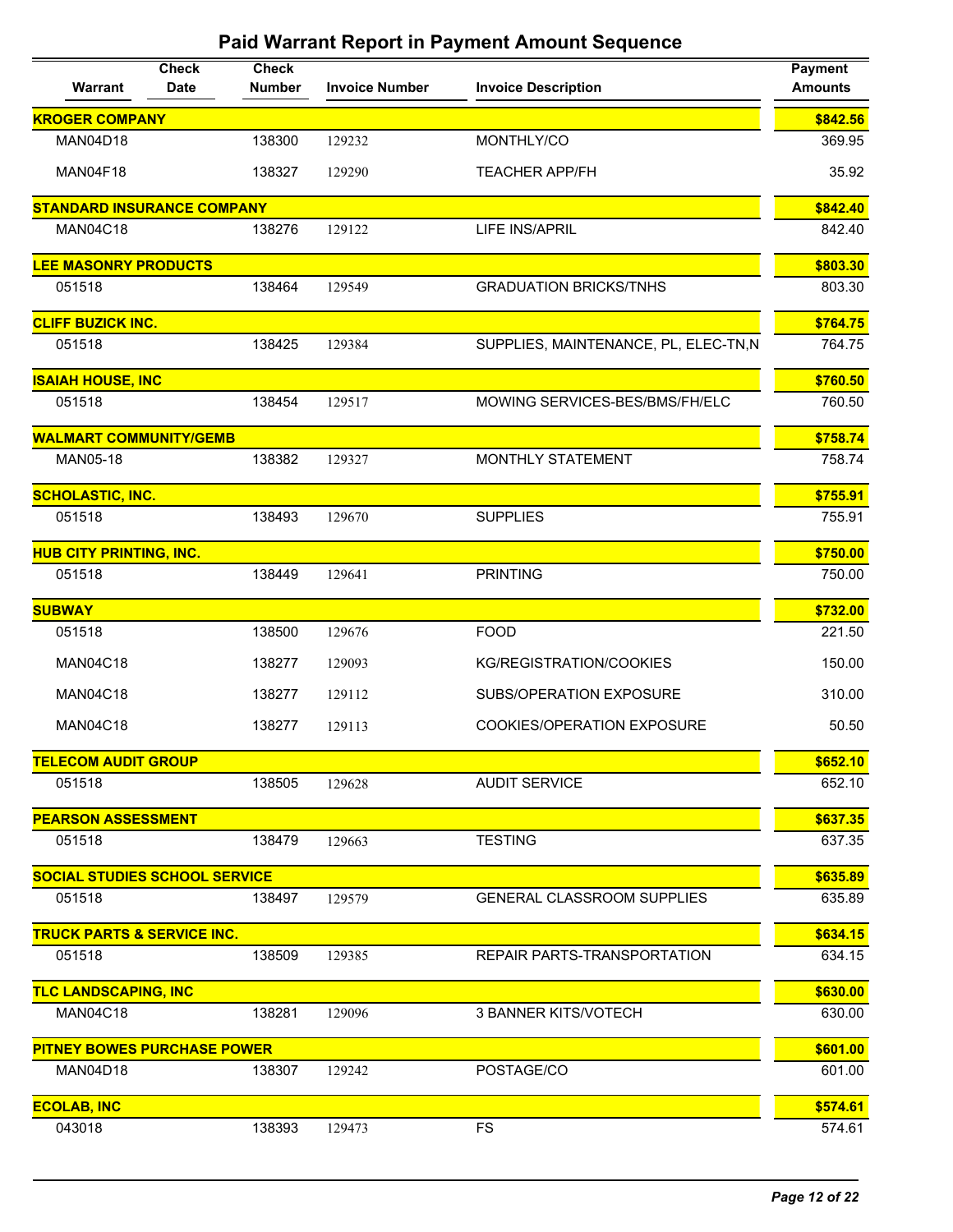| Warrant                                  | <b>Check</b><br><b>Date</b> | <b>Check</b><br><b>Number</b> | <b>Invoice Number</b> | <b>Invoice Description</b>              | <b>Payment</b><br><b>Amounts</b> |
|------------------------------------------|-----------------------------|-------------------------------|-----------------------|-----------------------------------------|----------------------------------|
| <b>ROCHESTER 100 INC</b>                 |                             |                               |                       |                                         | \$562.50                         |
| 051518                                   |                             | 138491                        | 129567                | SUPPLIES/BES                            | 562.50                           |
| <b>THREE-D GRAPHICS</b>                  |                             |                               |                       |                                         | \$560.00                         |
| <b>MAN04C18</b>                          |                             | 138280                        | 129114                | <b>CINCH BACK PACKS/NCELC</b>           | 560.00                           |
| <b>OLD KY HOME MIDDLE SCHOOL</b>         |                             |                               |                       |                                         | \$552.88                         |
| <b>MAN04D18</b>                          |                             | 138305                        | 129258                | REIMB/EXTRA FLIGHT PAYMENT              | 152.88                           |
| MAN04F18                                 |                             | 138333                        | 129263                | REIMB/AUTHOR/FRYSC                      | 400.00                           |
| <b>FIRST INSURANCE GROUP KY, INC.</b>    |                             |                               |                       |                                         | \$536.49                         |
| 051518                                   |                             | 138441                        | 129538                | <b>BOND/PARKER</b>                      | 536.49                           |
| <b>CITY OF NEW HAVEN WATER</b>           |                             |                               |                       |                                         | \$518.43                         |
| MAN05-18                                 |                             | 138350                        | 129351                | MONTHLY WATER@ NH                       | 518.43                           |
| <b>LEGO DACTA PITSCO, LLC</b>            |                             |                               |                       |                                         | \$515.90                         |
| 051518                                   |                             | 138465                        | 129593                | <b>TECHNOLOGY</b>                       | 515.90                           |
| <b>RADIO ID EQUIPMENT, INC</b>           |                             |                               |                       |                                         | \$515.00                         |
| 051518                                   |                             | 138486                        | 129667                | TECH RELATED SUPPLY                     | 515.00                           |
| <b>NELSON COUNTY IMPLEMENT CO., INC.</b> |                             |                               |                       |                                         | \$511.45                         |
| 051518                                   |                             | 138474                        | 129366                | <b>REPAIR PARTS-TNHS</b>                | 58.80                            |
| 051518                                   |                             | 138474                        | 129392                | REPAIR PARTS-DISTRICT                   | 19.95                            |
| 051518                                   |                             | 138474                        | 129310                | <b>REPAIR PARTS-DISTRICT PUSH MOWER</b> | 16.95                            |
| 051518                                   |                             | 138474                        | 129311                | SUPPLIES, MAINTENANCE-DISTRICT          | 331.90                           |
| 051518                                   |                             | 138474                        | 129518                | REPAIR PARTS-DISTRICT                   | 83.85                            |
| <b>TRIPLE NEWT, INC</b>                  |                             |                               |                       |                                         | \$491.14                         |
| MAN04D18                                 |                             | 138303                        | 129247                | <b>CAREER FAIR/NCHS</b>                 | 491.14                           |
| <b>FASTENAL COMPANY</b>                  |                             |                               |                       |                                         | \$488.41                         |
| 051518                                   |                             | 138440                        | 129381                | SUPPLIES, MAINTENANCE/HVAC-BES,BOS      | 488.41                           |
| <b>CEDAR CREEK QUARRY, LLC</b>           |                             |                               |                       |                                         | \$485.82                         |
| 051518                                   |                             | 138428                        | 129305                | ROCK/TURNAROUND-BUS GARAGE              | 367.77                           |
| 051518                                   |                             | 138428                        | 129409                | ROCK-BUS TURNAROUND                     | 118.05                           |
| <b>THERMAL EQUIPMENT SALES, INC.</b>     |                             |                               |                       |                                         | \$471.43                         |
| 051518                                   |                             | 138506                        | 129318                | SUPPLIES, HVAC-NH                       | 340.90                           |
| 051518                                   |                             | 138507                        | 129566                | SUPPLIES, HVAC-BOSTON                   | 130.53                           |
| <b>REINHART FOODSERVICE, L.L.C</b>       |                             |                               |                       |                                         | \$471.15                         |
| 043018                                   |                             | 138398                        | 129481                | <b>FS</b>                               | 52.35                            |
| 043018                                   |                             | 138398                        | 129482                | <b>FS</b>                               | 62.82                            |
| 043018                                   |                             | 138398                        | 129483                | <b>FS</b>                               | 59.33                            |
| 043018                                   |                             | 138398                        | 129484                | <b>FS</b>                               | 62.82                            |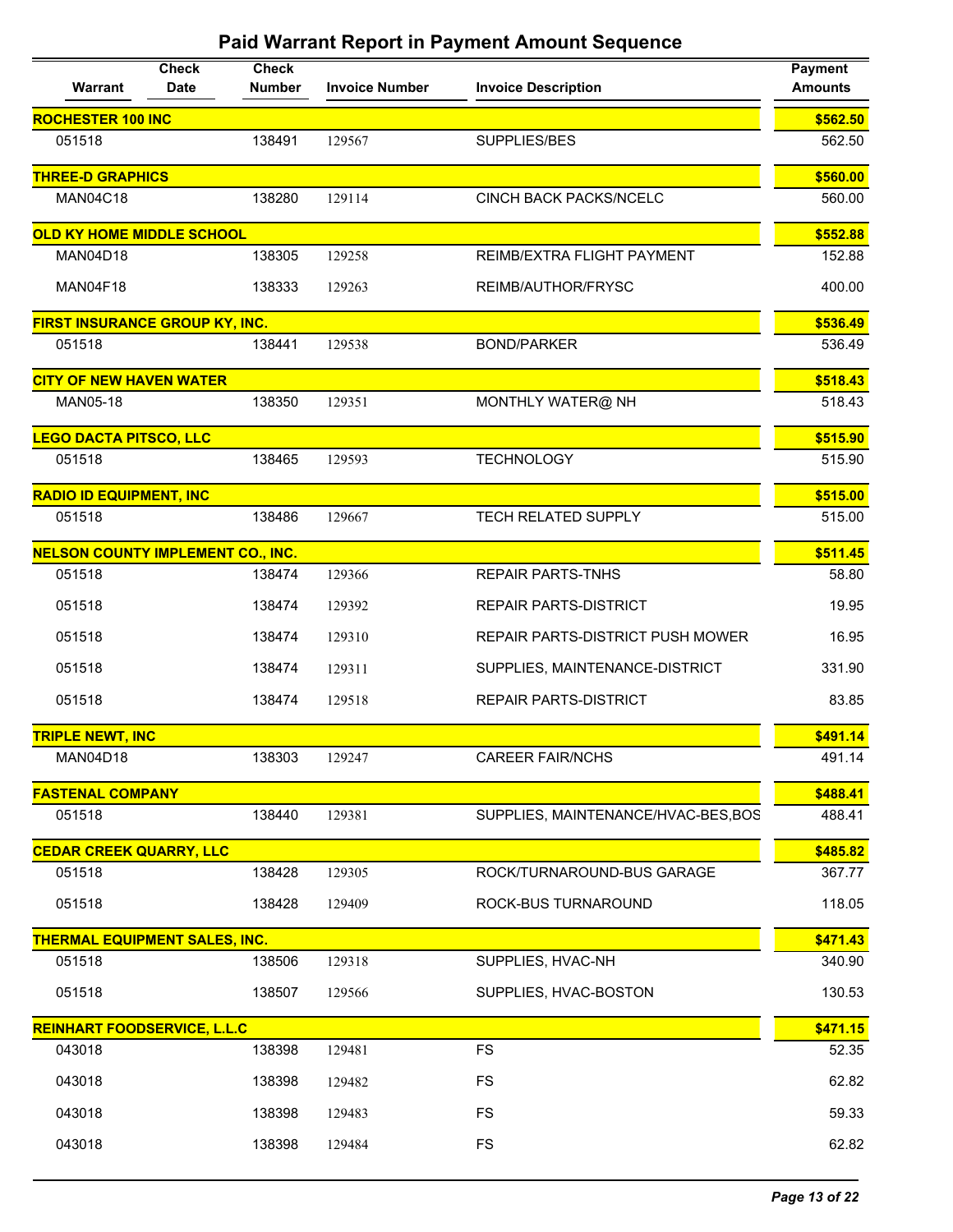| Warrant                                           | <b>Check</b><br><b>Date</b> | <b>Check</b><br><b>Number</b> | <b>Invoice Number</b> | <b>Invoice Description</b>         | <b>Payment</b><br><b>Amounts</b> |
|---------------------------------------------------|-----------------------------|-------------------------------|-----------------------|------------------------------------|----------------------------------|
| <b>REINHART FOODSERVICE, L.L.C</b>                |                             |                               |                       |                                    | \$471.15                         |
| 043018                                            |                             | 138398                        | 129485                | <b>FS</b>                          | 62.82                            |
| 043018                                            |                             | 138398                        | 129486                | <b>FS</b>                          | 59.33                            |
| 043018                                            |                             | 138398                        | 129487                | <b>FS</b>                          | 59.33                            |
| 043018                                            |                             | 138398                        | 129488                | <b>FS</b>                          | 52.35                            |
| <b>MAGO CONSTRUCTION CO, LLC</b>                  |                             |                               |                       |                                    | \$450.00                         |
| 051518                                            |                             | 138468                        | 129309                | TOWER RENTAL-BUS GARAGE            | 450.00                           |
| <b>SPRINGFIELD LAUNDRY &amp; DRY CLEANERS INC</b> |                             |                               |                       |                                    | \$429.13                         |
| 051518                                            |                             | 138499                        | 129675                | custodial supplies                 | 429.13                           |
| <b>KENTUCKY DOWN UNDER</b>                        |                             |                               |                       |                                    | \$398.25                         |
| MAN05-18                                          |                             | 138364                        | 129359                | <b>FIELD TRIP/SPED</b>             | 398.25                           |
| <b>HADORN'S BAKERY</b>                            |                             |                               |                       |                                    | \$396.60                         |
| MAN05-18                                          |                             | 138358                        | 129337                | <b>TEACHER APPRECIATION</b>        | 396.60                           |
| <b>EDELEN ENTERPRISES INC</b>                     |                             |                               |                       |                                    | \$390.00                         |
| 051518                                            |                             | 138438                        | 129592                | SUPPLIES/TNHS                      | 390.00                           |
| <b>CAROLE RAYMOND</b>                             |                             |                               |                       |                                    | \$378.00                         |
| MAN04F18                                          |                             | 138338                        | 129272                | <b>CPR/FIRST AID TRAINING</b>      | 378.00                           |
| <b>BEST BLIND &amp; SHADE</b>                     |                             |                               |                       |                                    | \$374.08                         |
| 051518                                            |                             | 138417                        | 129295                | SUPPLIES, MAINTENANCE/SERVICE-TNHS | 374.08                           |
| <b>MARGARET JURY</b>                              |                             |                               |                       |                                    | \$371.46                         |
| MAN05-18                                          |                             | 138362                        | 129344                | <b>TRAVEL REIMBURSEMENT</b>        | 371.46                           |
| <b>PREMIER PRODUCE, LLC</b>                       |                             |                               |                       |                                    | \$367.75                         |
| 043018                                            |                             | 138388                        | 129468                | <b>FS</b>                          | 86.70                            |
| 043018                                            |                             | 138388                        | 129469                | <b>FS</b>                          | 58.50                            |
| 043018                                            |                             | 138388                        | 129470                | FS                                 | 117.50                           |
| 043018                                            |                             | 138388                        | 129471                | <b>FS</b>                          | 105.05                           |
| <b>BECKMAR ENVIRONMENTAL, INC</b>                 |                             |                               |                       |                                    | \$367.00                         |
| 051518                                            |                             | 138416                        | 129595                | SERVICE-CCES                       | 367.00                           |
| <b>BARDSTOWN GLASS &amp; ALUMINUM INC.</b>        |                             |                               |                       |                                    | \$345.00                         |
| 051518                                            |                             | 138415                        | 129412                | SUPPLIES, MAINTENANCE-OKH, NH      | 345.00                           |
| <b>REALITYWORKS</b>                               |                             |                               |                       |                                    | \$325.50                         |
| 051518                                            |                             | 138488                        | 129565                | <b>GENERAL CLASSROOM SUPPLIES</b>  | 325.50                           |
| <b>THE BOUNCE HOUSE</b>                           |                             |                               |                       |                                    | \$320.00                         |
| MAN05-18                                          |                             | 138376                        | 129341                | <b>INDOOR FIELD TRIP/SPED</b>      | 320.00                           |
| <b>BIG ECHO CREATIVE, LLC</b>                     |                             |                               |                       |                                    | \$313.00                         |
| 051518                                            |                             | 138418                        | 129532                | SUPPLIES/OKH                       | 313.00                           |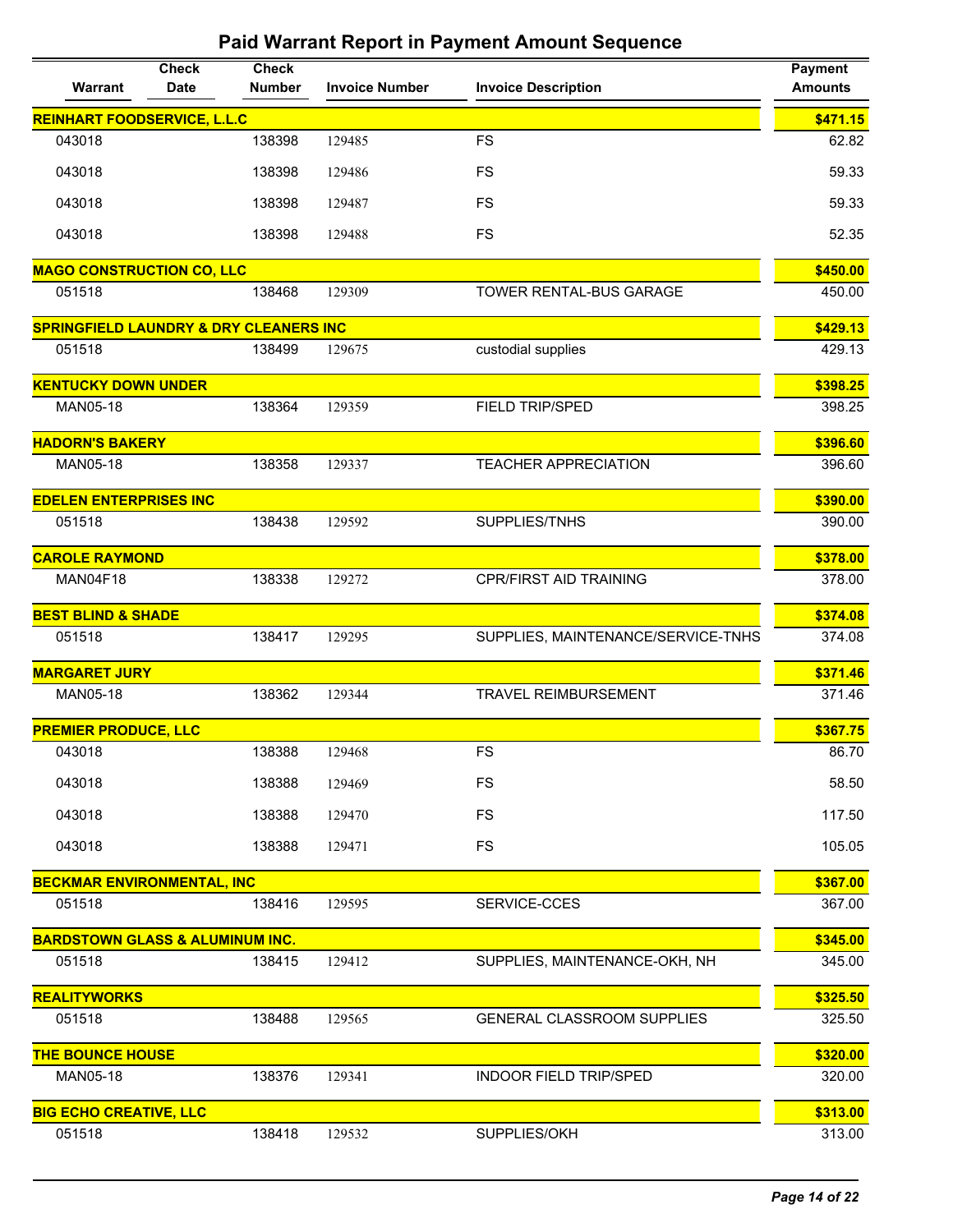| Warrant                           | <b>Check</b><br><b>Date</b> | <b>Check</b><br><b>Number</b> | <b>Invoice Number</b> | <b>Invoice Description</b>      | <b>Payment</b><br><b>Amounts</b> |
|-----------------------------------|-----------------------------|-------------------------------|-----------------------|---------------------------------|----------------------------------|
| <b>DOWN HOME CAFE LLC</b>         |                             |                               |                       |                                 | \$304.01                         |
| <b>MAN04D18</b>                   |                             | 138291                        | 129201                | <b>RETIREMENT DINNER/MORRIS</b> | 304.01                           |
| <b>KAGE</b>                       |                             |                               |                       |                                 | \$300.00                         |
| MAN04F18                          |                             | 138326                        | 129289                | <b>CONFERENCE FEE</b>           | 300.00                           |
| <b>WHAS CRUSADE FOR CHILDREN</b>  |                             |                               |                       |                                 | \$300.00                         |
| MAN05-18                          |                             | 138383                        | 129335                | DONATION/OKHMS                  | 300.00                           |
| <b>DEMCO, INC</b>                 |                             |                               |                       |                                 | \$290.15                         |
| 051518                            |                             | 138436                        | 129537                | LABELS FOR BOOKS                | 290.15                           |
| PRIME CHOICE BUILDING SUPPLY, LLC |                             |                               |                       |                                 | \$276.74                         |
| 051518                            |                             | 138483                        | 129315                | SUPPLIES, MAINTENANCE-BMS       | 60.27                            |
| 051518                            |                             | 138483                        | 129316                | SUPPLIES, PLUMBING-BES          | 14.17                            |
| 051518                            |                             | 138483                        | 129390                | SUPPLIES, MAINTENANCE-BES       | 24.14                            |
| 051518                            |                             | 138483                        | 129372                | SUPPLIES, MAINTENANCE-BMS/BES   | 138.68                           |
| 051518                            |                             | 138483                        | 129519                | SUPPLIES, MAINTENANCE-BMS       | 39.48                            |
| <b>SWH SUPPLY COMPANY, INC</b>    |                             |                               |                       |                                 | \$274.09                         |
| 051518                            |                             | 138502                        | 129317                | SUPPLIES, HVAC-NCHS, DIST       | 165.43                           |
| 051518                            |                             | 138502                        | 129371                | SUPPLIES, HVAC-FH, WH, NH       | 108.66                           |
| <b>SUPER DUPER INC</b>            |                             |                               |                       |                                 | \$268.12                         |
| 051518                            |                             | 138501                        | 129677                | SPED SUPPLIES                   | 268.12                           |
| <b>CYNTHIA WILLIS</b>             |                             |                               |                       |                                 | \$256.46                         |
| <b>MAN04C18</b>                   |                             | 138284                        | 129123                | <b>TRAVEL REIMB</b>             | 240.88                           |
| <b>MAN04C18</b>                   |                             | 138284                        | 129124                | <b>TRAVEL/PRIVATE SCHOOL</b>    | 15.58                            |
| <b>BRENDA HICKMAN</b>             |                             |                               |                       |                                 | \$255.21                         |
| <b>MAN04C18</b>                   |                             | 138264                        | 129104                | <b>REIMB/FIELD TRIP</b>         | 80.00                            |
| <b>MAN04C18</b>                   |                             | 138264                        | 129105                | REIMB/PIZZA                     | 45.00                            |
| <b>MAN04D18</b>                   |                             | 138294                        | 129253                | SUPPLIES/REIMBURSEMENT          | 80.21                            |
| <b>MAN05-18</b>                   |                             | 138360                        | 129361                | REIMBURSEMENT/PIZZA             | 50.00                            |
| <b>ADTEC, INC</b>                 |                             |                               |                       |                                 | \$250.00                         |
| 051518                            |                             | 138405                        | 129631                | CONSULTANT                      | 250.00                           |
| <b>WILLIAM V MACGILL AND CO</b>   |                             |                               |                       |                                 | \$243.98                         |
| 051518                            |                             | 138467                        | 129626                | <b>SUPPLIES/DISTRICT NURSES</b> | 243.98                           |
| <b>PITNEY BOWES</b>               |                             |                               |                       |                                 | \$241.95                         |
| 051518                            |                             | 138481                        | 129554                | <b>LEASE</b>                    | 241.95                           |
| <b>LOWES</b>                      |                             |                               |                       |                                 | \$231.58                         |
| <b>MAN04C18</b>                   |                             | 138270                        | 129133                | MONTHLY/NCHS                    | 89.07                            |
| <b>MAN04C18</b>                   |                             | 138271                        | 129127                | <b>MONTHLY</b>                  | 142.51                           |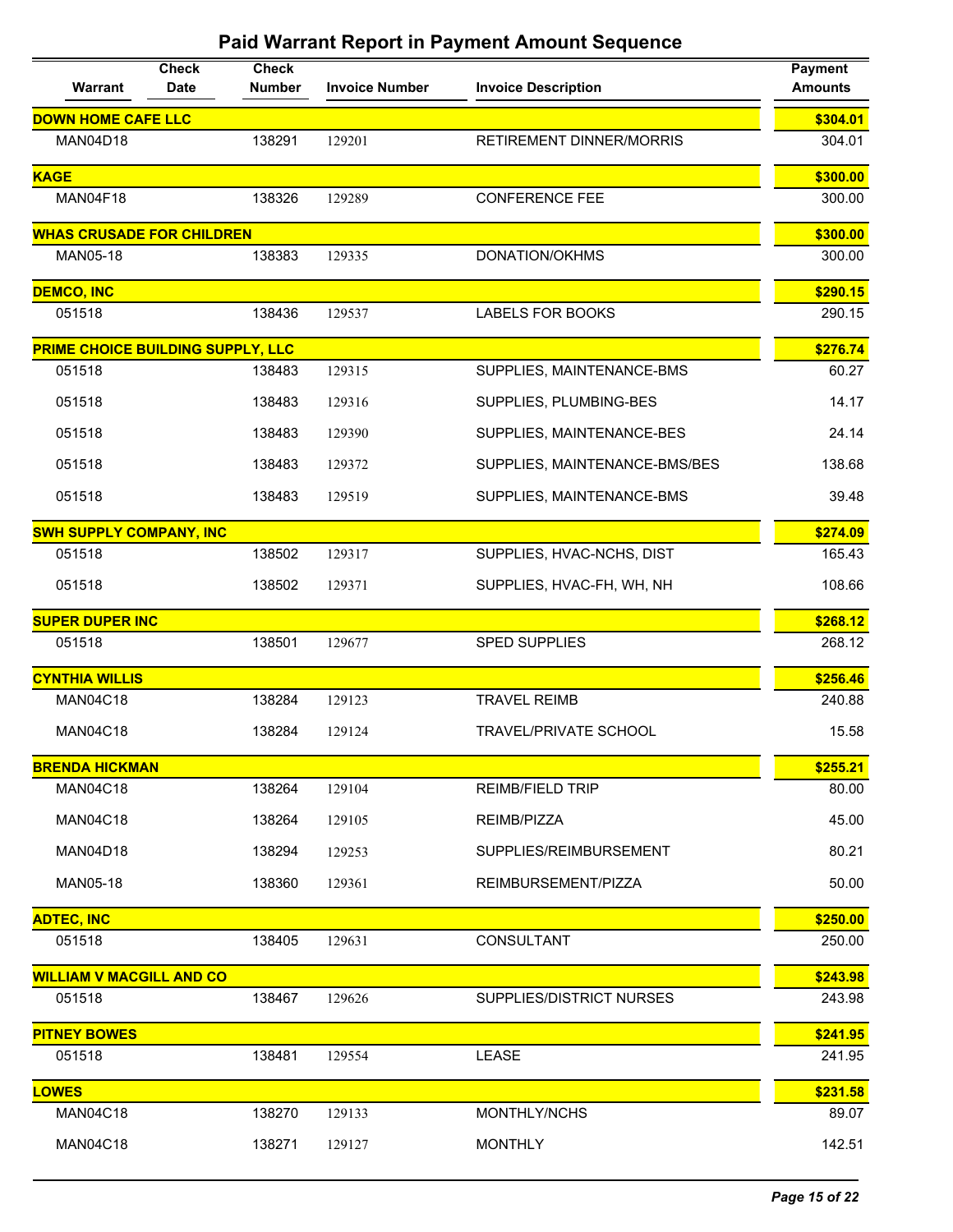| Warrant                                  | <b>Check</b><br><b>Date</b> | <b>Check</b><br><b>Number</b> | <b>Invoice Number</b> | <b>Invoice Description</b>   | <b>Payment</b><br><b>Amounts</b> |
|------------------------------------------|-----------------------------|-------------------------------|-----------------------|------------------------------|----------------------------------|
| <b>KS CAUFIELD, INC</b>                  |                             |                               |                       |                              | \$230.67                         |
| 051518                                   |                             | 138426                        | 129633                | <b>SUPPLIES</b>              | 230.67                           |
| <b>KHSADA</b>                            |                             |                               |                       |                              | \$230.00                         |
| <b>MAN04C18</b>                          |                             | 138268                        | 129087                | <b>REGISTRATION FEE/DUES</b> | 230.00                           |
| <b>KY SCHOOL BD ASSOCIATION</b>          |                             |                               |                       |                              | \$225.00                         |
| 051518                                   |                             | 138462                        | 129547                | <b>ENERGY SUMMITT</b>        | 225.00                           |
| <b>RADIO COMMUNICATIONS SYSTEMS, INC</b> |                             |                               |                       |                              | \$207.50                         |
| 051518                                   |                             | 138487                        | 129666                | <b>SUPPLIES</b>              | 207.50                           |
| <b>PRESENTATION SOLUTIONS, INC.</b>      |                             |                               |                       |                              | \$205.83                         |
| 051518                                   |                             | 138482                        | 129624                | <b>GENERAL SUPPLIES</b>      | 124.83                           |
| 051518                                   |                             | 138482                        | 129665                | <b>GENERAL SUPPLIES</b>      | 81.00                            |
| <b>OTC DIRECT, INC</b>                   |                             |                               |                       |                              | \$203.02                         |
| 051518                                   |                             | 138477                        | 129553                | SUPPLIES/CC                  | 49.86                            |
| 051518                                   |                             | 138477                        | 129661                | <b>GENERAL SUPPLY</b>        | 101.23                           |
| <b>MAN04D18</b>                          |                             | 138306                        | 129203                | <b>GRADUATION GATOR</b>      | 51.93                            |
| <b>MID-STATE BAND ASSOCIATION</b>        |                             |                               |                       |                              | \$200.00                         |
| 051518                                   |                             | 138470                        | 129552                | <b>REGISTRATION FEE</b>      | 200.00                           |
| <b>DEBORAH THOMPSON</b>                  |                             |                               |                       |                              | \$198.44                         |
| MAN05-18                                 |                             | 138377                        | 129329                | <b>TRAVEL REIMBURSEMENT</b>  | 198.44                           |
| <b>MUSIC EXPRESS</b>                     |                             |                               |                       |                              | \$195.00                         |
| 051518                                   |                             | 138471                        | 129651                | SUBSCRIPTION - YEARLY        | 195.00                           |
| <b>ANGELA CHANDLER</b>                   |                             |                               |                       |                              | \$193.72                         |
| <b>MAN04C18</b>                          |                             | 138258                        | 129117                | TRAVEL REIMBURSEMENT         | 193.72                           |
| <b>LOUISVILLE ZOO</b>                    |                             |                               |                       |                              | \$192.00                         |
| MAN04F18                                 |                             | 138329                        | 129314                | <b>GUIDED SCHOOL TRIP</b>    | 192.00                           |
| <b>SABRINA DOUGLAS</b>                   |                             |                               |                       |                              | \$188.60                         |
| MAN04D18                                 |                             | 138290                        | 129250                | <b>TRAVEL REIMBURSEMENT</b>  | 94.30                            |
| MAN05-18                                 |                             | 138355                        | 129354                | <b>TRAVEL REIMBURSEMENT</b>  | 94.30                            |
| <b>KY STATE TREASURER</b>                |                             |                               |                       |                              | \$186.25                         |
| MAN04F18                                 |                             | 138328                        | 129281                | CERS/BICKETT                 | 186.25                           |
| <b>NATIONAL FFA ORGANIZATION</b>         |                             |                               |                       |                              | \$182.00                         |
| 051518                                   |                             | 138473                        | 129653                | REFERENCE MATERIALS          | 182.00                           |
| <b>PAPA JOHNS</b>                        |                             |                               |                       |                              | \$179.21                         |
| MAN04F18                                 |                             | 138334                        | 129287                | CC/LUNCH@FH                  | 41.18                            |
| MAN04F18                                 |                             | 138335                        | 129288                | SPED-4874 & 4890             | 138.03                           |
| <b>BIRGE'S LLC</b>                       |                             |                               |                       |                              | \$175.76                         |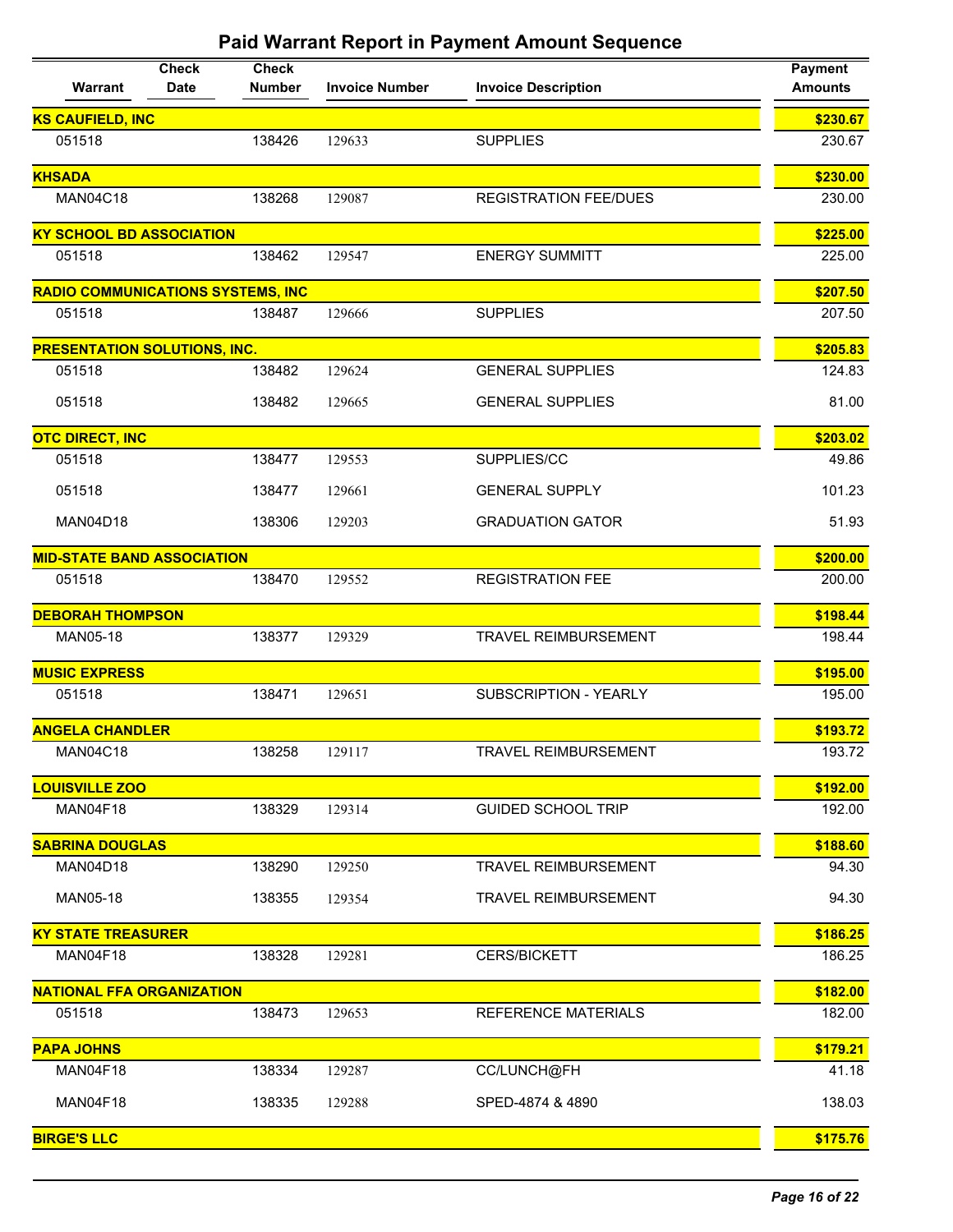| Warrant                                      | <b>Check</b><br><b>Date</b> | <b>Check</b><br>Number | <b>Invoice Number</b> | <b>Invoice Description</b>    | <b>Payment</b><br><b>Amounts</b> |
|----------------------------------------------|-----------------------------|------------------------|-----------------------|-------------------------------|----------------------------------|
| <b>BIRGE'S LLC</b>                           |                             |                        |                       |                               | \$175.76                         |
| 051518                                       |                             | 138478                 | 129521                | SUPPLIES, MAINTENANCE-BES/ATC | 175.76                           |
| ALL BATTERY CENTER OF CENTRAL KENTUCKY, INC. |                             |                        |                       |                               | \$175.20                         |
| 051518                                       |                             | 138451                 | 129520                | SUPPLIES, ELECTRICAL-DISTRICT | 175.20                           |
| <b>NATIONAL CENTER FOR FATHERING, INC</b>    |                             |                        |                       |                               | \$166.85                         |
| <b>MAN04D18</b>                              |                             | 138315                 | 129248                | PROGRAM/NCELC                 | 166.85                           |
| <b>TEACHERS SYNERGY, INC</b>                 |                             |                        |                       |                               | \$160.66                         |
| 051518                                       |                             | 138504                 | 129582                | <b>CLASSROOM MATERIALS</b>    | 24.67                            |
| 051518                                       |                             | 138504                 | 129583                | <b>CLASSROOM MATERIALS</b>    | 135.99                           |
| <b>BARBARA BUNCH</b>                         |                             |                        |                       |                               | \$150.00                         |
| MAN04F18                                     |                             | 138322                 | 129270                | ON GOING TRAINING             | 150.00                           |
| <b>MAKENZIE THOMAS</b>                       |                             |                        |                       |                               | \$141.04                         |
| MAN04F18                                     |                             | 138342                 | 129279                | <b>TRAVEL REIMB/PERKINS</b>   | 103.32                           |
| MAN04F18                                     |                             | 138342                 | 129280                | <b>TRAVEL REIMB/NCHS RDBK</b> | 37.72                            |
| <b>WILLIAM W LAWRENCE, TRUSTEE</b>           |                             |                        |                       |                               | \$141.00                         |
| MAN05-18                                     |                             | 138384                 | 129348                | <b>GARNISHMENT</b>            | 141.00                           |
| <b>MARLA BRYANT</b>                          |                             |                        |                       |                               | \$137.78                         |
| <b>MAN04D18</b>                              |                             | 138287                 | 129252                | TRAVEL REIMBURSEMENT          | 137.78                           |
| <b>COSMAS, STEPHEN SMITH</b>                 |                             |                        |                       |                               | \$136.97                         |
| 051518                                       |                             | 138431                 | 129296                | SUPPLIES-WAREHOUSE            | 136.97                           |
| JONES SCHOOL SUPPLY CO., INC.                |                             |                        |                       |                               | \$132.98                         |
| 051518                                       |                             | 138458                 | 129543                | AWARDS/BES                    | 132.98                           |
| <b>VITTITOW REFRIGERATION, INC.</b>          |                             |                        |                       |                               | \$131.31                         |
| 043018                                       |                             | 138401                 | 129515                | <b>FS</b>                     | 131.31                           |
| <b>BLUEGRASS SEED &amp; FERTILIZER, INC</b>  |                             |                        |                       |                               | \$126.65                         |
| 051518                                       |                             | 138420                 | 129533                | <b>GENERAL SUPPLIES</b>       | 40.45                            |
| <b>MAN04C18</b>                              |                             | 138253                 | 129128                | <b>GENERAL SUPPLIES</b>       | 40.45                            |
| <b>MAN04C18</b>                              |                             | 138253                 | 129129                | <b>GENERAL SUPPLIES</b>       | 45.75                            |
| <b>DELL COMPUTER CORPORATION</b>             |                             |                        |                       |                               | \$125.99                         |
| 051518                                       |                             | 138435                 | 129636                | tech related                  | 125.99                           |
| <b>SUNNYSIDE INC</b>                         |                             |                        |                       |                               | \$114.90                         |
| 051518                                       |                             | 138414                 | 129534                | <b>GAGNE/FH</b>               | 57.95                            |
| <b>MAN04C18</b>                              |                             | 138252                 | 129091                | <b>DAVIS SERVICE</b>          | 56.95                            |
| <b>HANNAH CUNDIFF</b>                        |                             |                        |                       |                               | \$112.78                         |
| <b>MAN04C18</b>                              |                             | 138260                 | 129120                | <b>TRAVEL REIMBURSEMENT</b>   | 63.38                            |
| MAN05-18                                     |                             | 138353                 | 129357                | <b>TRAVEL REIMBURSEMENT</b>   | 49.40                            |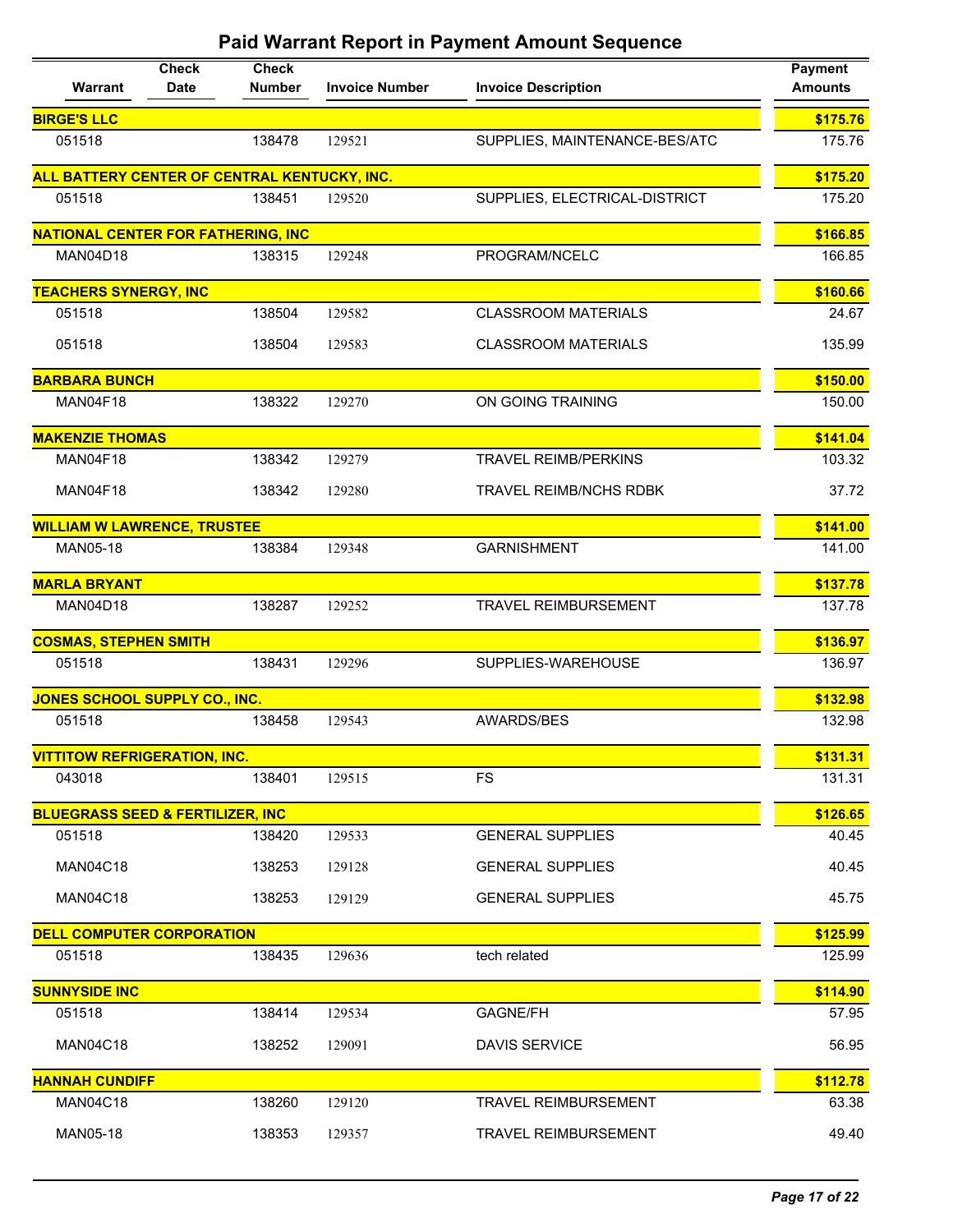|                                                 | <b>Check</b> | <b>Check</b>  |                       |                               | <b>Payment</b>   |
|-------------------------------------------------|--------------|---------------|-----------------------|-------------------------------|------------------|
| Warrant                                         | <b>Date</b>  | <b>Number</b> | <b>Invoice Number</b> | <b>Invoice Description</b>    | <b>Amounts</b>   |
| <b>MICHELLE THOMPSON</b>                        |              |               |                       |                               | \$112.54         |
| <b>MAN04C18</b>                                 |              | 138279        | 129118                | <b>TRAVEL REIMBURSEMENT</b>   | 112.54           |
| <b>VANESSA DOWNING</b>                          |              |               |                       |                               | \$111.60         |
| MAN05-18                                        |              | 138356        | 129343                | <b>TRAVEL REIMBURSEMENT</b>   | 111.60           |
| <b>AMBER MUDD GOOTEE</b>                        |              |               |                       |                               | \$109.50         |
| <b>MAN04D18</b>                                 |              | 138293        | 129251                | <b>REIMBURSEMENT</b>          | 109.50           |
| <b>ELIZABETH B. MATTINGLY</b>                   |              |               |                       |                               | \$103.15         |
| <b>MAN04F18</b>                                 |              | 138330        | 129267                | <b>TRAVEL REIMBURSEMENT</b>   | 50.84            |
| <b>MAN05-18</b>                                 |              | 138366        | 129346                | <b>TRAVEL REIMBURSEMENT</b>   | 52.31            |
| <b>RENEE HEDGES</b>                             |              |               |                       |                               | \$100.04         |
| MAN05-18                                        |              | 138359        | 129358                | <b>TRAVEL REIMBURSEMENT</b>   | 100.04           |
| <b>JESSICA BOOHER</b>                           |              |               |                       |                               | \$100.00         |
| 051518                                          |              | 138421        | 129531                | REIMBURSEMENT/AMAZON ORDER    | 100.00           |
| <b>EFFICIENCY MACHINE LLC</b>                   |              |               |                       |                               | \$100.00         |
| MAN05-18                                        |              | 138357        | 129325                | SUPPLIES/BO                   | 100.00           |
|                                                 |              |               |                       |                               | \$96.72          |
| <b>WALMART COMMUNITY/GEMB</b><br>MAN05-18       |              | 138381        | 129356                | MONTHLY/NH                    | 96.72            |
|                                                 |              |               |                       |                               |                  |
| <b>BLICK ART MATERIALS</b><br>051518            |              | 138419        |                       | <b>GENERAL SUPPLY</b>         | \$94.63<br>94.63 |
|                                                 |              |               | 129632                |                               |                  |
| <b>ABELL ELEVATOR INTERNATIONAL, INC</b>        |              |               |                       |                               | \$92.74          |
| 051518                                          |              | 138402        | 129293                | SERVICE-CO                    | 92.74            |
| <b>DONNA MATTINGLY</b>                          |              |               |                       |                               | \$90.08          |
| <b>MAN04C18</b>                                 |              | 138272        | 129088                | LUNCH REFUND/JAVON-TNHS       | 90.08            |
| <b>ACADEMIC THERAPY PUBLICATIONS, INC</b>       |              |               |                       |                               | \$86.07          |
| 051518                                          |              | 138403        | 129530                | <b>CLASSROOM MATERIALS/FH</b> | 86.07            |
| <b>KACTE</b>                                    |              |               |                       |                               | \$85.00          |
| 051518                                          |              | 138459        | 129644                | REGISTRATION-MAKENZIE THOMAS  | 85.00            |
| <b>UNITED STATES POSTAL SERVICE</b>             |              |               |                       |                               | \$85.00          |
| MAN05-18                                        |              | 138379        | 129330                | STAMPS/CC                     | 85.00            |
| <b>LOUISVILLE/JEFFERSON COUNTY METRO GOVERN</b> |              |               |                       |                               | \$84.50          |
| 051518                                          |              | 138466        | 129650                | <b>SUPPLY</b>                 | 17.50            |
| 051518                                          |              | 138466        | 129627                | <b>CPR CARDS/SCHOOLS</b>      | 67.00            |
| <b>SOCIAL THINKING PUBLISHING, INC</b>          |              |               |                       |                               | \$75.92          |
| 051518                                          |              | 138496        | 129576                | <b>CLASSROOM MATERIALS</b>    | 75.92            |
| <b>ECONOMY PEST CONTROL, INC.</b>               |              |               |                       |                               | \$75.00          |
| 051518                                          |              | 138437        | 129303                | RENTAL-BOSTON                 | 75.00            |
| <b>J W PEPPER &amp; SON, INC</b>                |              |               |                       |                               | \$73.97          |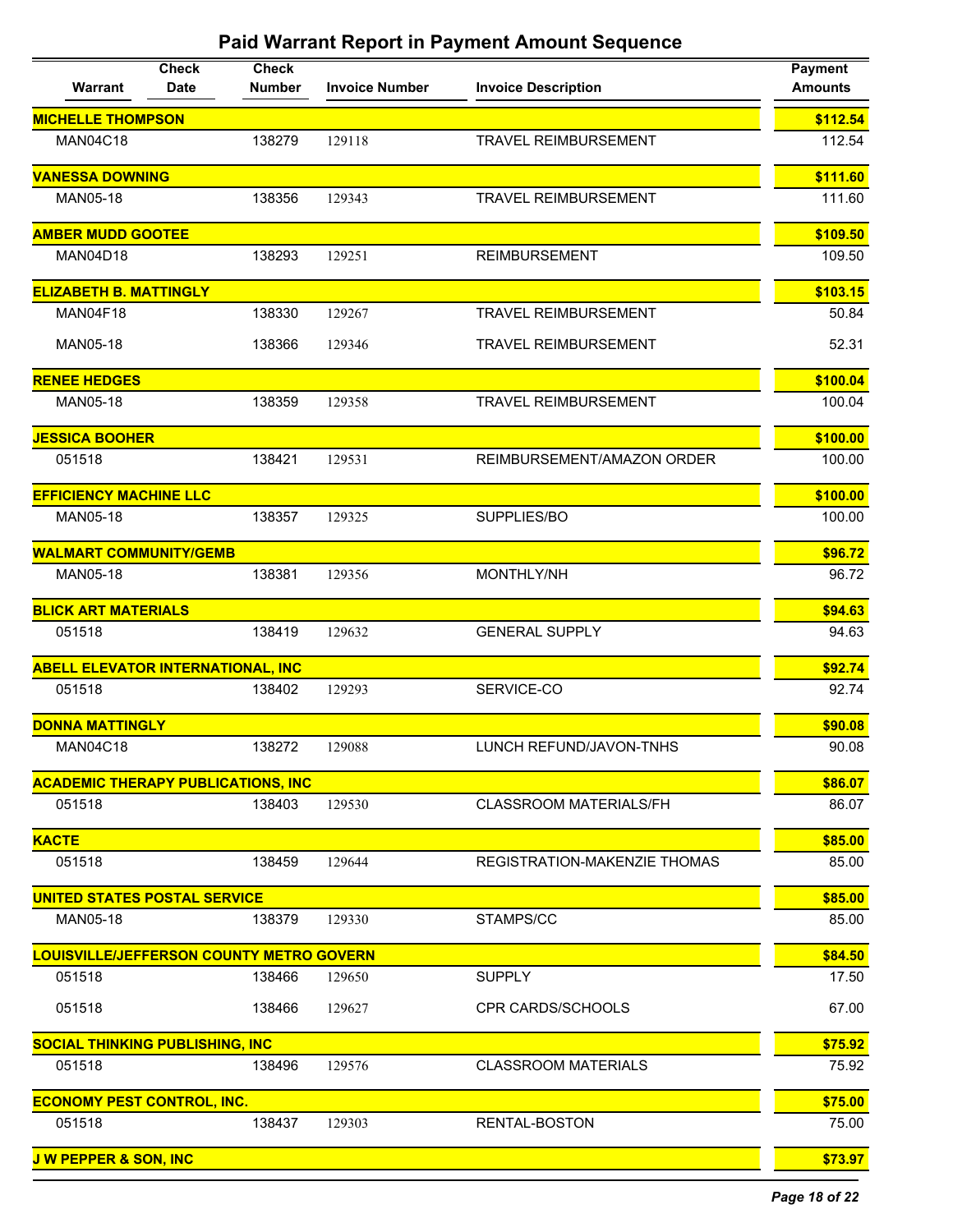| Warrant                              | <b>Check</b><br><b>Date</b> | <b>Check</b><br><b>Number</b> | <b>Invoice Number</b> | <b>Invoice Description</b>  | <b>Payment</b><br><b>Amounts</b> |
|--------------------------------------|-----------------------------|-------------------------------|-----------------------|-----------------------------|----------------------------------|
| <b>J W PEPPER &amp; SON, INC</b>     |                             |                               |                       |                             | \$73.97                          |
| 051518                               |                             | 138455                        | 129544                | SHEET MUSIC                 | 73.97                            |
| <b>COLLEEN YATES</b>                 |                             |                               |                       |                             | \$73.80                          |
| MAN05-18                             |                             | 138385                        | 129345                | REIMBURSEMENT/HH TRAVEL     | 73.80                            |
| <b>SCHOLASTIC MAGAZINES</b>          |                             |                               |                       |                             | \$71.39                          |
| 051518                               |                             | 138492                        | 129575                | <b>CLASSROOM MAGAZINES</b>  | 71.39                            |
| <b>MARIA VOILS</b>                   |                             |                               |                       |                             | \$69.70                          |
| MAN04F18                             |                             | 138343                        | 129268                | <b>TRAVEL REIMBURSEMENT</b> | 69.70                            |
| <b>HOMETOWN PIZZA, INC</b>           |                             |                               |                       |                             | \$63.28                          |
| MAN05-18                             |                             | 138361                        | 129362                | <b>STAFF MEETING/CC</b>     | 63.28                            |
| <b>WALMART</b>                       |                             |                               |                       |                             | \$61.81                          |
| <b>MAN04C18</b>                      |                             | 138283                        | 129098                | <b>MONTHLY</b>              | 61.81                            |
| <b>AMANDA SKEES</b>                  |                             |                               |                       |                             | \$61.50                          |
| MAN05-18                             |                             | 138374                        | 129336                | <b>TRAVEL REIMBURSEMENT</b> | 61.50                            |
| <b>FILIATREAU &amp; WIMSETT, INC</b> |                             |                               |                       |                             | \$60.00                          |
| 051518                               |                             | 138450                        | 129397                | SERVICE-DISTRICT            | 60.00                            |
| <b>ASHLEY CARRICO</b>                |                             |                               |                       |                             | \$59.04                          |
| MAN04F18                             |                             | 138323                        | 129265                | TRAVEL REIMB/HOME HOSPITAL  | 59.04                            |
| <b>MVP GARDEN CENTER LLC</b>         |                             |                               |                       |                             | \$59.00                          |
| 051518                               |                             | 138472                        | 129652                | <b>GENERAL SUPPLIES</b>     | 59.00                            |
| PSST - PROF. SYSTEMS, SOFTWARE, LLC  |                             |                               |                       |                             | \$58.00                          |
| <b>MAN04D18</b>                      |                             | 138308                        | 129202                | <b>ACA PROCESSING</b>       | 58.00                            |
| <b>CAREY SIGNS INC</b>               |                             |                               |                       |                             | \$55.00                          |
| <b>MAN04C18</b>                      |                             | 138257                        | 129090                | <b>GENERAL SUPPLIES</b>     | 55.00                            |
| <b>ANN MCCARTY</b>                   |                             |                               |                       |                             | \$54.94                          |
| 043018                               |                             | 138396                        | 129476                | <b>FS</b>                   | 54.94                            |
| <b>LISA ELDER</b>                    |                             |                               |                       |                             | \$54.53                          |
| <b>MAN04C18</b>                      |                             | 138261                        | 129116                | <b>TRAVEL REIMBURSEMENT</b> | 54.53                            |
| <b>JANE MASSE</b>                    |                             |                               |                       |                             | \$54.12                          |
| 043018                               |                             | 138395                        | 129475                | FS                          | 54.12                            |
| <b>AMY DEATON</b>                    |                             |                               |                       |                             | \$50.84                          |
| MAN04D18                             |                             | 138289                        | 129249                | <b>TRAVEL REIMBURSEMENT</b> | 50.84                            |
| <b>STEPHANIE SMITH</b>               |                             |                               |                       |                             | \$46.94                          |
| MAN04F18                             |                             | 138340                        | 129278                | <b>TRAVEL REIMBURSEMENT</b> | 46.94                            |
| <b>TOM DEKLE</b>                     |                             |                               |                       |                             | \$46.33                          |
| MAN05-18                             |                             | 138354                        | 129360                | <b>TRAVEL REIMBURSEMENT</b> | 46.33                            |
| <b>LAUREN BOWMAN</b>                 |                             |                               |                       |                             | \$46.12                          |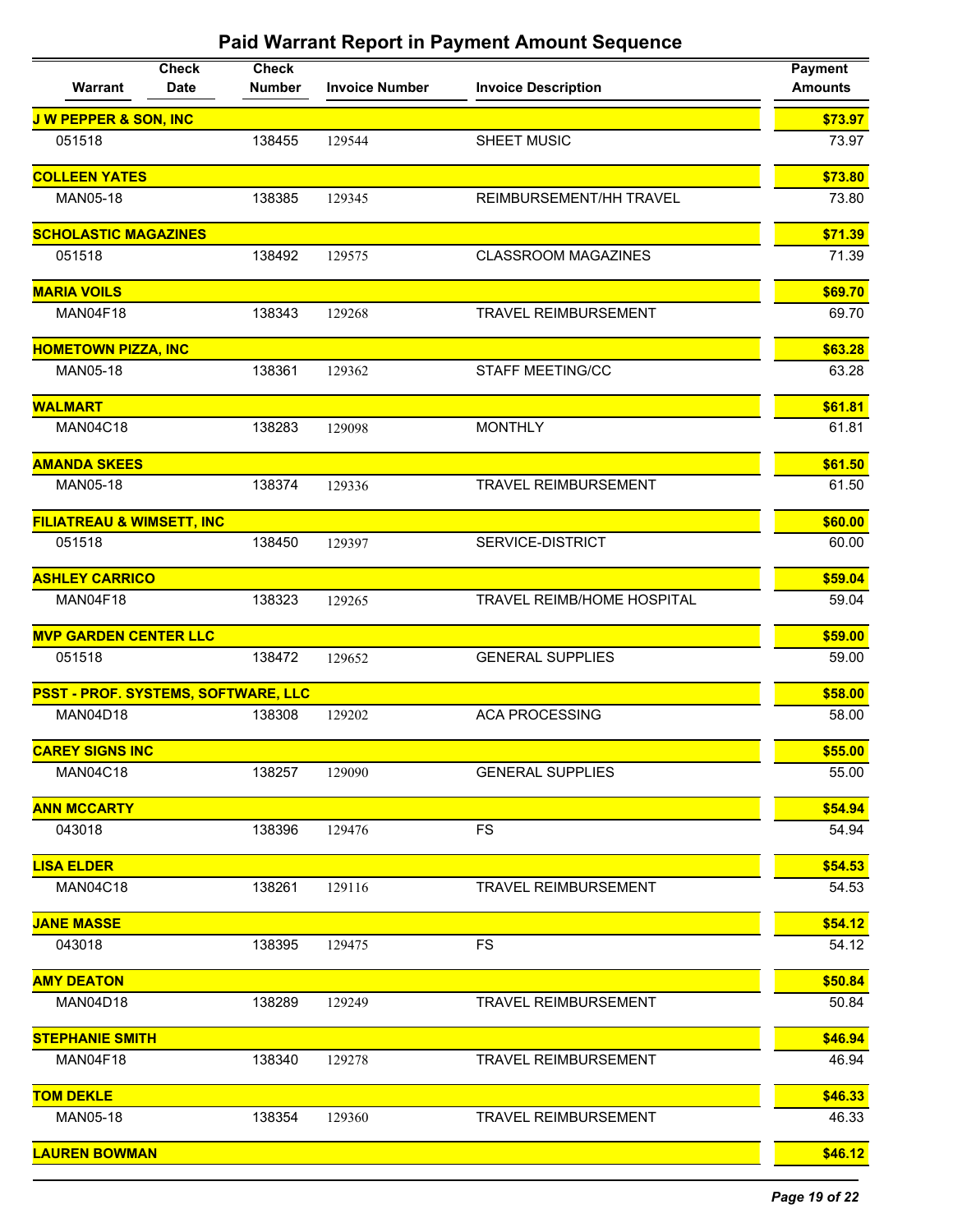| Warrant                              | <b>Check</b><br><b>Date</b> | <b>Check</b><br><b>Number</b> | <b>Invoice Number</b> | <b>Invoice Description</b>     | <b>Payment</b><br><b>Amounts</b> |
|--------------------------------------|-----------------------------|-------------------------------|-----------------------|--------------------------------|----------------------------------|
| <b>LAUREN BOWMAN</b>                 |                             |                               |                       |                                | \$46.12                          |
| <b>MAN04C18</b>                      |                             | 138256                        | 129121                | <b>TRAVEL REIMBURSEMENT</b>    | 46.12                            |
| <b>KAREN BOBLETT</b>                 |                             |                               |                       |                                | \$44.69                          |
| <b>MAN04C18</b>                      |                             | 138254                        | 129134                | <b>TRAVEL REIMBURSEMENT</b>    | 44.69                            |
| <b>MAHALIA JACKSON</b>               |                             |                               |                       |                                | \$42.60                          |
| 043018                               |                             | 138394                        | 129474                | <b>FS</b>                      | 42.60                            |
| <b>LORI BOBLITT</b>                  |                             |                               |                       |                                | \$41.07                          |
| <b>MAN04C18</b>                      |                             | 138255                        | 129094                | <b>REIMB/ON GOING TRAINING</b> | 30.00                            |
| <b>MAN04C18</b>                      |                             | 138255                        | 129119                | <b>TRAVEL REIMBURSEMENT</b>    | 11.07                            |
| <b>INTERSTATE SECURITY SYSTEMS</b>   |                             |                               |                       |                                | \$41.00                          |
| 051518                               |                             | 138452                        | 129306                | SECURITY-CCES                  | 41.00                            |
| <b>DEBBIE L. RAY</b>                 |                             |                               |                       |                                | \$40.69                          |
| MAN04F18                             |                             | 138337                        | 129266                | <b>TRAVEL REIMBURSEMENT</b>    | 40.69                            |
| <b>JESSICA RICE</b>                  |                             |                               |                       |                                | \$40.58                          |
| <b>MAN05-18</b>                      |                             | 138370                        | 129355                | REIMBURSEMENT/HORIZONS         | 40.58                            |
| <b>AMANDA MCCUBBINS</b>              |                             |                               |                       |                                | \$40.00                          |
| <b>MAN04C18</b>                      |                             | 138273                        | 129103                | <b>REIMB/FIELD TRIP</b>        | 40.00                            |
| <b>VICKY HAMILTON</b>                |                             |                               |                       |                                | \$40.00                          |
| MAN04F18                             |                             | 138325                        | 129271                | ON GOING TRAINING              | 40.00                            |
| <b>THREE B, LLC</b>                  |                             |                               |                       |                                | \$40.00                          |
| 051518                               |                             | 138446                        | 129542                | <b>SERVICES</b>                | 40.00                            |
| <b>KENTUCKY HOME ELECTRONICS INC</b> |                             |                               |                       |                                | \$39.98                          |
| 051518                               |                             | 138460                        | 129388                | SUPPLIES, ELECTRICAL-ELC, DIST | 39.98                            |
| <b>JOHN DAVID BUCHANON</b>           |                             |                               |                       |                                | \$30.00                          |
| 051518                               |                             | 138424                        | 129621                | <b>REGISTRATION FEE</b>        | 30.00                            |
| <b>KENTUCKY STATE TREASURER</b>      |                             |                               |                       |                                | \$28.23                          |
| <b>MAN04D18</b>                      |                             | 138298                        | 129256                | GARNISHMENT/VOID CK #149643    | 28.23                            |
| <b>JAMES E. VONSICK</b>              |                             |                               |                       |                                | \$28.23                          |
| MAN05-18                             |                             | 138380                        | 129347                | <b>GARNISHMENT</b>             | 28.23                            |
| <b>KAYLEN RUNNER</b>                 |                             |                               |                       |                                | \$25.00                          |
| <b>MAN05-18</b>                      |                             | 138371                        | 129363                | REIMBURSEMENT/CC               | 25.00                            |
| <b>NATACHAYA STIVERS</b>             |                             |                               |                       |                                | \$25.00                          |
| MAN04F18                             |                             | 138341                        | 129269                | <b>ON-GOING TRAINING</b>       | 25.00                            |
| <b>KEVIN MATTINGLY</b>               |                             |                               |                       |                                | \$24.71                          |
| MAN04F18                             |                             | 138331                        | 129264                | REIMB/PARTS@FH                 | 24.71                            |
| <b>TRACTOR SUPPLY</b>                |                             |                               |                       |                                | \$23.46                          |
| <b>MAN04C18</b>                      |                             | 138282                        | 129089                | SUPPLIES/BUS GARAGE            | 23.46                            |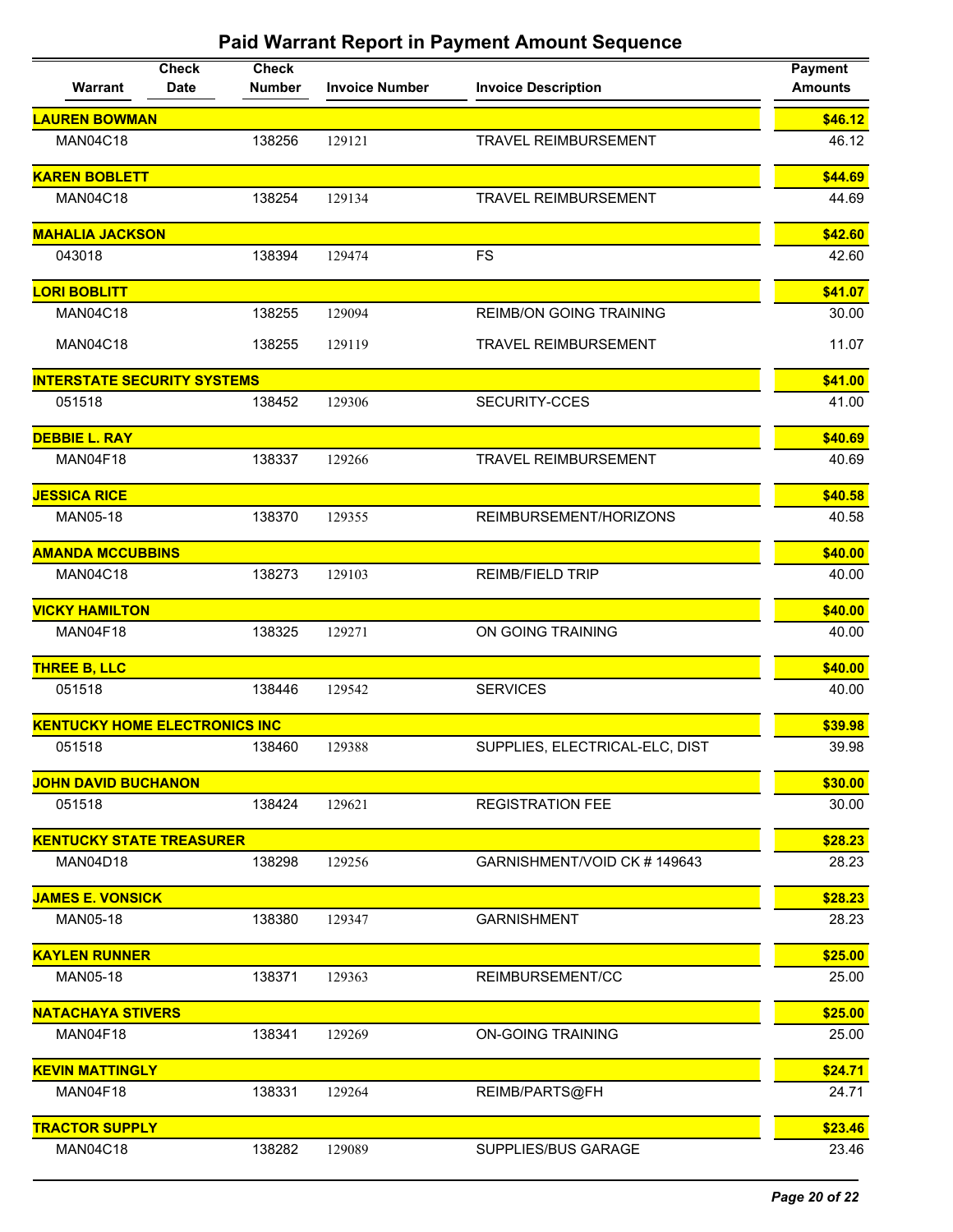|                               | <b>Check</b> | <b>Check</b>  |                       |                                | <b>Payment</b> |
|-------------------------------|--------------|---------------|-----------------------|--------------------------------|----------------|
| <b>Warrant</b>                | <b>Date</b>  | <b>Number</b> | <b>Invoice Number</b> | <b>Invoice Description</b>     | <b>Amounts</b> |
| <b>KENNY'S CLEANERS LLC</b>   |              |               |                       |                                | \$20.90        |
| MAN05-18                      |              | 138363        | 129328                | <b>SERVICES</b>                | 20.90          |
| <b>PHILIP WAYNE MATTINGLY</b> |              |               |                       |                                | \$20.00        |
| <b>MAN04F18</b>               |              | 138332        | 129276                | REIMBURSEMENT/FUEL             | 20.00          |
| <b>AUSTYN CHEATHAM</b>        |              |               |                       |                                | \$18.92        |
| MAN05-18                      |              | 138349        | 129342                | <b>REIMB/REWARD</b>            | 18.92          |
| <b>LYNNE POTTER</b>           |              |               |                       |                                | \$18.00        |
| <b>MAN04F18</b>               |              | 138336        | 129262                | REIMB/SUPPLIES/FRYSC/FH        | 18.00          |
| <b>TRIPLE AC AWARDS, INC</b>  |              |               |                       |                                | \$14.68        |
| 051518                        |              | 138432        | 129535                | AWARDS/BES                     | 14.68          |
| <b>LIBBIE HAZELWOOD</b>       |              |               |                       |                                | \$13.95        |
| <b>MAN04C18</b>               |              | 138263        | 129095                | <b>REIMB/SUPPLIES</b>          | 13.95          |
| <b>JOHN DEERE FINANCIAL</b>   |              |               |                       |                                | \$12.53        |
| 051518                        |              | 138457        | 129679                | <b>FEES</b>                    | 12.53          |
| <b>KAYLA CRAWFORD</b>         |              |               |                       |                                | \$9.84         |
| MAN05-18                      |              | 138352        | 129364                | <b>TRAVEL REIMBURSEMENT/CC</b> | 9.84           |
| <b>REBECCA BLEDSOE</b>        |              |               |                       |                                | \$8.75         |
| <b>MAN04E18</b>               |              | 138316        | 129260                | REFUND/MYRA/NCHS-FS            | 8.75           |

| <b>Grand Total Paid Warrants:</b> | \$487,297.40 |
|-----------------------------------|--------------|
|                                   |              |